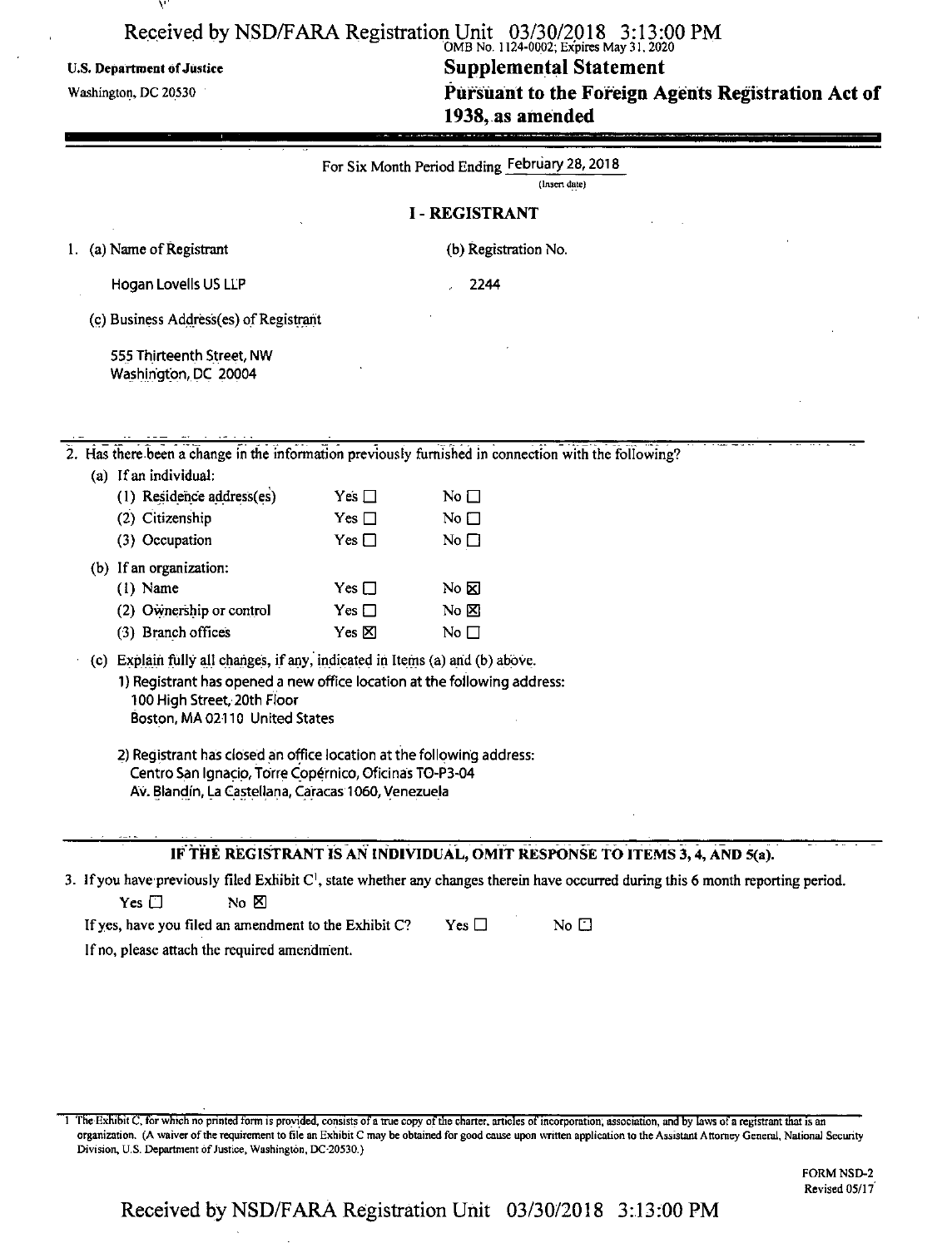$\epsilon$ 

 $\ddot{\phantom{a}}$ 

 $\cdot$ 

 $\epsilon$ 

| If yes, furnish the following information:<br>Position<br>Name<br>See Rider A.<br>(b) Have any persons become partners, officers, directors or similar officials during this 6 month reporting period?<br>Yes $\boxtimes$<br>No $\square$<br>If yes, furnish the following information:<br>Residence Address<br>Citizenship<br>Position<br>Name<br>See Rider B.<br>5. (a) Has any person named in Item 4(b) rendered services directly in furtherance of the interests of any foreign principal?<br>Yes $\Box$<br>$No$ $\nabla$<br>If yes, identify each such person and describe the service rendered.<br>(b) During this six month reporting period, has the registrant hired as employees or in any other capacity, any persons who rendered<br>or will render services to the registrant directly in furtherance of the interests of any foreign principal(s) in other than a clerical or<br>secretarial, or in a related or similar capacity?<br>Yes $\Box$<br>No $\boxtimes$<br>Residence Address<br>Citizenship<br>Position<br>Name<br>(c) Have any employees or individuals, who have filed a short form registration statement, terminated their employment or<br>connection with the registrant during this 6 month reporting period?<br>Yes $\square$<br>No ⊠<br>If yes, furnish the following information:<br>Position or Connection<br>Name<br>(d) Have any employees or individuals, who have filed a short form registration statement, terminated their connection with any foreign<br>$Yes \boxtimes$<br>No $\Box$<br>principal during this 6 month reporting period?<br>If yes, furnish the following information:<br>Position or Connection<br>Foreign Principal<br>Name<br>Jack N. Jacobson*<br><b>Policy Advisor</b><br>Government of Japan<br>Government of the Commonwealth<br>Robert D. Kyle*<br>Partner<br>of The Bahamas<br>$\overline{6}$ . Have short form registration statements been filed by all of the persons named in Items $\overline{5(a)}$ and $\overline{5(b)}$ of the supplemental statement?<br>Not applicable.<br>No $\Box$<br>Yes $\Box$<br>If no, list names of persons who have not filed the required statement.<br>*These individuals, while still affiliated with the firm, no longer expect to engage in activities requiring registration under FARA, and therefore are terminating | $Yes \boxtimes$ | No $\square$ | 4. (a) Have any persons ceased acting as partners, officers, directors or similar officials of the registrant during this 6 month reporting period? |                                        |
|---------------------------------------------------------------------------------------------------------------------------------------------------------------------------------------------------------------------------------------------------------------------------------------------------------------------------------------------------------------------------------------------------------------------------------------------------------------------------------------------------------------------------------------------------------------------------------------------------------------------------------------------------------------------------------------------------------------------------------------------------------------------------------------------------------------------------------------------------------------------------------------------------------------------------------------------------------------------------------------------------------------------------------------------------------------------------------------------------------------------------------------------------------------------------------------------------------------------------------------------------------------------------------------------------------------------------------------------------------------------------------------------------------------------------------------------------------------------------------------------------------------------------------------------------------------------------------------------------------------------------------------------------------------------------------------------------------------------------------------------------------------------------------------------------------------------------------------------------------------------------------------------------------------------------------------------------------------------------------------------------------------------------------------------------------------------------------------------------------------------------------------------------------------------------------------------------------------------------------------------------------------------------------------------------------------------------------------|-----------------|--------------|-----------------------------------------------------------------------------------------------------------------------------------------------------|----------------------------------------|
|                                                                                                                                                                                                                                                                                                                                                                                                                                                                                                                                                                                                                                                                                                                                                                                                                                                                                                                                                                                                                                                                                                                                                                                                                                                                                                                                                                                                                                                                                                                                                                                                                                                                                                                                                                                                                                                                                                                                                                                                                                                                                                                                                                                                                                                                                                                                       |                 |              |                                                                                                                                                     |                                        |
|                                                                                                                                                                                                                                                                                                                                                                                                                                                                                                                                                                                                                                                                                                                                                                                                                                                                                                                                                                                                                                                                                                                                                                                                                                                                                                                                                                                                                                                                                                                                                                                                                                                                                                                                                                                                                                                                                                                                                                                                                                                                                                                                                                                                                                                                                                                                       |                 |              |                                                                                                                                                     | Date Connection Ended                  |
|                                                                                                                                                                                                                                                                                                                                                                                                                                                                                                                                                                                                                                                                                                                                                                                                                                                                                                                                                                                                                                                                                                                                                                                                                                                                                                                                                                                                                                                                                                                                                                                                                                                                                                                                                                                                                                                                                                                                                                                                                                                                                                                                                                                                                                                                                                                                       |                 |              |                                                                                                                                                     |                                        |
|                                                                                                                                                                                                                                                                                                                                                                                                                                                                                                                                                                                                                                                                                                                                                                                                                                                                                                                                                                                                                                                                                                                                                                                                                                                                                                                                                                                                                                                                                                                                                                                                                                                                                                                                                                                                                                                                                                                                                                                                                                                                                                                                                                                                                                                                                                                                       |                 |              |                                                                                                                                                     |                                        |
|                                                                                                                                                                                                                                                                                                                                                                                                                                                                                                                                                                                                                                                                                                                                                                                                                                                                                                                                                                                                                                                                                                                                                                                                                                                                                                                                                                                                                                                                                                                                                                                                                                                                                                                                                                                                                                                                                                                                                                                                                                                                                                                                                                                                                                                                                                                                       |                 |              |                                                                                                                                                     |                                        |
|                                                                                                                                                                                                                                                                                                                                                                                                                                                                                                                                                                                                                                                                                                                                                                                                                                                                                                                                                                                                                                                                                                                                                                                                                                                                                                                                                                                                                                                                                                                                                                                                                                                                                                                                                                                                                                                                                                                                                                                                                                                                                                                                                                                                                                                                                                                                       |                 |              |                                                                                                                                                     | Date Assumed                           |
|                                                                                                                                                                                                                                                                                                                                                                                                                                                                                                                                                                                                                                                                                                                                                                                                                                                                                                                                                                                                                                                                                                                                                                                                                                                                                                                                                                                                                                                                                                                                                                                                                                                                                                                                                                                                                                                                                                                                                                                                                                                                                                                                                                                                                                                                                                                                       |                 |              |                                                                                                                                                     |                                        |
|                                                                                                                                                                                                                                                                                                                                                                                                                                                                                                                                                                                                                                                                                                                                                                                                                                                                                                                                                                                                                                                                                                                                                                                                                                                                                                                                                                                                                                                                                                                                                                                                                                                                                                                                                                                                                                                                                                                                                                                                                                                                                                                                                                                                                                                                                                                                       |                 |              |                                                                                                                                                     |                                        |
|                                                                                                                                                                                                                                                                                                                                                                                                                                                                                                                                                                                                                                                                                                                                                                                                                                                                                                                                                                                                                                                                                                                                                                                                                                                                                                                                                                                                                                                                                                                                                                                                                                                                                                                                                                                                                                                                                                                                                                                                                                                                                                                                                                                                                                                                                                                                       |                 |              |                                                                                                                                                     |                                        |
|                                                                                                                                                                                                                                                                                                                                                                                                                                                                                                                                                                                                                                                                                                                                                                                                                                                                                                                                                                                                                                                                                                                                                                                                                                                                                                                                                                                                                                                                                                                                                                                                                                                                                                                                                                                                                                                                                                                                                                                                                                                                                                                                                                                                                                                                                                                                       |                 |              |                                                                                                                                                     |                                        |
|                                                                                                                                                                                                                                                                                                                                                                                                                                                                                                                                                                                                                                                                                                                                                                                                                                                                                                                                                                                                                                                                                                                                                                                                                                                                                                                                                                                                                                                                                                                                                                                                                                                                                                                                                                                                                                                                                                                                                                                                                                                                                                                                                                                                                                                                                                                                       |                 |              |                                                                                                                                                     |                                        |
|                                                                                                                                                                                                                                                                                                                                                                                                                                                                                                                                                                                                                                                                                                                                                                                                                                                                                                                                                                                                                                                                                                                                                                                                                                                                                                                                                                                                                                                                                                                                                                                                                                                                                                                                                                                                                                                                                                                                                                                                                                                                                                                                                                                                                                                                                                                                       |                 |              |                                                                                                                                                     |                                        |
|                                                                                                                                                                                                                                                                                                                                                                                                                                                                                                                                                                                                                                                                                                                                                                                                                                                                                                                                                                                                                                                                                                                                                                                                                                                                                                                                                                                                                                                                                                                                                                                                                                                                                                                                                                                                                                                                                                                                                                                                                                                                                                                                                                                                                                                                                                                                       |                 |              |                                                                                                                                                     |                                        |
|                                                                                                                                                                                                                                                                                                                                                                                                                                                                                                                                                                                                                                                                                                                                                                                                                                                                                                                                                                                                                                                                                                                                                                                                                                                                                                                                                                                                                                                                                                                                                                                                                                                                                                                                                                                                                                                                                                                                                                                                                                                                                                                                                                                                                                                                                                                                       |                 |              |                                                                                                                                                     | Date Assumed                           |
|                                                                                                                                                                                                                                                                                                                                                                                                                                                                                                                                                                                                                                                                                                                                                                                                                                                                                                                                                                                                                                                                                                                                                                                                                                                                                                                                                                                                                                                                                                                                                                                                                                                                                                                                                                                                                                                                                                                                                                                                                                                                                                                                                                                                                                                                                                                                       |                 |              |                                                                                                                                                     |                                        |
|                                                                                                                                                                                                                                                                                                                                                                                                                                                                                                                                                                                                                                                                                                                                                                                                                                                                                                                                                                                                                                                                                                                                                                                                                                                                                                                                                                                                                                                                                                                                                                                                                                                                                                                                                                                                                                                                                                                                                                                                                                                                                                                                                                                                                                                                                                                                       |                 |              |                                                                                                                                                     |                                        |
|                                                                                                                                                                                                                                                                                                                                                                                                                                                                                                                                                                                                                                                                                                                                                                                                                                                                                                                                                                                                                                                                                                                                                                                                                                                                                                                                                                                                                                                                                                                                                                                                                                                                                                                                                                                                                                                                                                                                                                                                                                                                                                                                                                                                                                                                                                                                       |                 |              |                                                                                                                                                     | Date Terminated                        |
|                                                                                                                                                                                                                                                                                                                                                                                                                                                                                                                                                                                                                                                                                                                                                                                                                                                                                                                                                                                                                                                                                                                                                                                                                                                                                                                                                                                                                                                                                                                                                                                                                                                                                                                                                                                                                                                                                                                                                                                                                                                                                                                                                                                                                                                                                                                                       |                 |              |                                                                                                                                                     |                                        |
|                                                                                                                                                                                                                                                                                                                                                                                                                                                                                                                                                                                                                                                                                                                                                                                                                                                                                                                                                                                                                                                                                                                                                                                                                                                                                                                                                                                                                                                                                                                                                                                                                                                                                                                                                                                                                                                                                                                                                                                                                                                                                                                                                                                                                                                                                                                                       |                 |              |                                                                                                                                                     | Date Terminated                        |
|                                                                                                                                                                                                                                                                                                                                                                                                                                                                                                                                                                                                                                                                                                                                                                                                                                                                                                                                                                                                                                                                                                                                                                                                                                                                                                                                                                                                                                                                                                                                                                                                                                                                                                                                                                                                                                                                                                                                                                                                                                                                                                                                                                                                                                                                                                                                       |                 |              |                                                                                                                                                     | February 28, 2018<br>February 28, 2018 |
|                                                                                                                                                                                                                                                                                                                                                                                                                                                                                                                                                                                                                                                                                                                                                                                                                                                                                                                                                                                                                                                                                                                                                                                                                                                                                                                                                                                                                                                                                                                                                                                                                                                                                                                                                                                                                                                                                                                                                                                                                                                                                                                                                                                                                                                                                                                                       |                 |              |                                                                                                                                                     |                                        |
|                                                                                                                                                                                                                                                                                                                                                                                                                                                                                                                                                                                                                                                                                                                                                                                                                                                                                                                                                                                                                                                                                                                                                                                                                                                                                                                                                                                                                                                                                                                                                                                                                                                                                                                                                                                                                                                                                                                                                                                                                                                                                                                                                                                                                                                                                                                                       |                 |              |                                                                                                                                                     |                                        |
|                                                                                                                                                                                                                                                                                                                                                                                                                                                                                                                                                                                                                                                                                                                                                                                                                                                                                                                                                                                                                                                                                                                                                                                                                                                                                                                                                                                                                                                                                                                                                                                                                                                                                                                                                                                                                                                                                                                                                                                                                                                                                                                                                                                                                                                                                                                                       |                 |              |                                                                                                                                                     |                                        |
| $\sim$ $\sim$<br>their Short Form registrations.                                                                                                                                                                                                                                                                                                                                                                                                                                                                                                                                                                                                                                                                                                                                                                                                                                                                                                                                                                                                                                                                                                                                                                                                                                                                                                                                                                                                                                                                                                                                                                                                                                                                                                                                                                                                                                                                                                                                                                                                                                                                                                                                                                                                                                                                                      |                 |              |                                                                                                                                                     |                                        |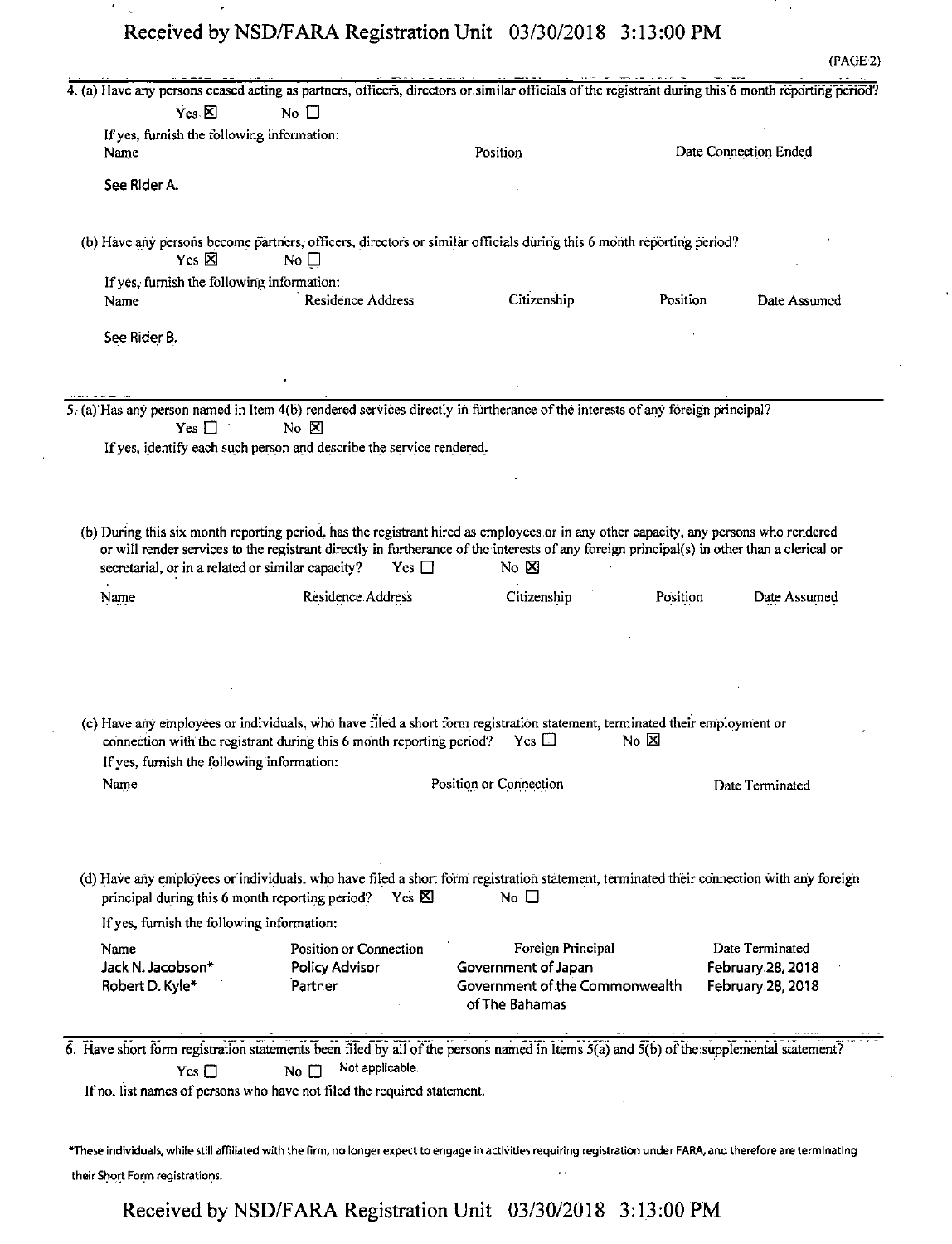| (PAGE) | ١ |
|--------|---|
|        |   |

| <b>II - FOREIGN PRINCIPAL</b>                                                                                                                                                                                                                                                                                                                                                                                                                                                                                                                                                                                                                                                                                                                                                                                                                                                                                                                                    |                                                                                                                                                                             |  |  |  |
|------------------------------------------------------------------------------------------------------------------------------------------------------------------------------------------------------------------------------------------------------------------------------------------------------------------------------------------------------------------------------------------------------------------------------------------------------------------------------------------------------------------------------------------------------------------------------------------------------------------------------------------------------------------------------------------------------------------------------------------------------------------------------------------------------------------------------------------------------------------------------------------------------------------------------------------------------------------|-----------------------------------------------------------------------------------------------------------------------------------------------------------------------------|--|--|--|
| 7. Has your connection with any foreign principal ended during this 6 month reporting period?<br>If yes, furnish the following information:                                                                                                                                                                                                                                                                                                                                                                                                                                                                                                                                                                                                                                                                                                                                                                                                                      | Yes $\boxtimes$<br>No $\square$                                                                                                                                             |  |  |  |
| Foreign Principal                                                                                                                                                                                                                                                                                                                                                                                                                                                                                                                                                                                                                                                                                                                                                                                                                                                                                                                                                | Date of Termination                                                                                                                                                         |  |  |  |
| Government of the Commonwealth of The Bahamas*                                                                                                                                                                                                                                                                                                                                                                                                                                                                                                                                                                                                                                                                                                                                                                                                                                                                                                                   | February 28, 2018<br>*Note that the Foreign Principal<br>continues to be client of the<br>Registrant, but no additional work<br>requiring FARA registration is<br>expected. |  |  |  |
| 8. Have you acquired any new foreign principal(s) <sup>2</sup> during this 6 month reporting period?<br>If yes, furnish th following information:                                                                                                                                                                                                                                                                                                                                                                                                                                                                                                                                                                                                                                                                                                                                                                                                                | Yes $\boxtimes$<br>No $\square$                                                                                                                                             |  |  |  |
| Name and Address of Foreign Principal(s)                                                                                                                                                                                                                                                                                                                                                                                                                                                                                                                                                                                                                                                                                                                                                                                                                                                                                                                         | Date Acquired                                                                                                                                                               |  |  |  |
| Georgian Oil and Gas Corporation                                                                                                                                                                                                                                                                                                                                                                                                                                                                                                                                                                                                                                                                                                                                                                                                                                                                                                                                 | November 3, 2017                                                                                                                                                            |  |  |  |
| 9. In addition to those named in Items 7 and 8, if any, list foreign principal(s) <sup>2</sup> whom you continued to represent during the 6 month<br>reporting period.<br>Embassy of the Hashemite Kingdom of Jordan<br>Government of Antigua and Barbuda<br>Government of the Bolivarian Republic of Venezuela<br>Government of Japan<br>Royal Embassy of Saudi Arabia, Washington, DC<br>Unidad de Análisis Financiero y Económico                                                                                                                                                                                                                                                                                                                                                                                                                                                                                                                             |                                                                                                                                                                             |  |  |  |
| 10. (a) Have you filed exhibits for the newly acquired foreign principal(s), if any, listed in Item 8?<br>Exhibit A <sup>3</sup><br>$Yes \times$<br>No $\square$<br>Exhibit B <sup>4</sup><br>$Yes \times$<br>No $\Box$<br>If no, please attach the required exhibit.<br>(b) Have there been any changes in the Exhibits A and B previously filed for any foreign principal whom you<br>represented during this six month period?<br>$Yes \boxtimes$<br>If yes, have you filed an amendment to these exhibits? *<br>'Yes □<br>If no, please attach the required amendment.<br>* Please see attached NSD-5, Amendment to Registration Statement, amending Exhibit A<br>filed for foreign principal Unidad de Análisis Financiero y Económico with updated<br>contact information.                                                                                                                                                                                 | No $\Box$<br>$N_0$ $\boxtimes$                                                                                                                                              |  |  |  |
| 2 The term "foreign principal" includes, in addition to those defined in Section 1(b) of the Act, an individual organization any of whose activities are directly or indirectly<br>supervised, directed, controlled, financed, or subsidized in whole or in major part by a foreign government, foreign political party, foreign organization or foreign individual.<br>(See Rule 100(a) (9)). A registrant who represents more than one foreign principal is required to list in the statements he files under the Act only those principals for whom he<br>is not entitled to claim exemption under Section 3 of the Act. (See Rule 208.)<br>3 The Exhibit A, which is filed on Form NSD-3, sets forth the information required to be disclosed concerning each foreign principal.<br>4 The Exhibit B, which is filed on Form NSD-4, sets forth the information concerning the agreement or understanding between the registrant and the<br>foreign principal. |                                                                                                                                                                             |  |  |  |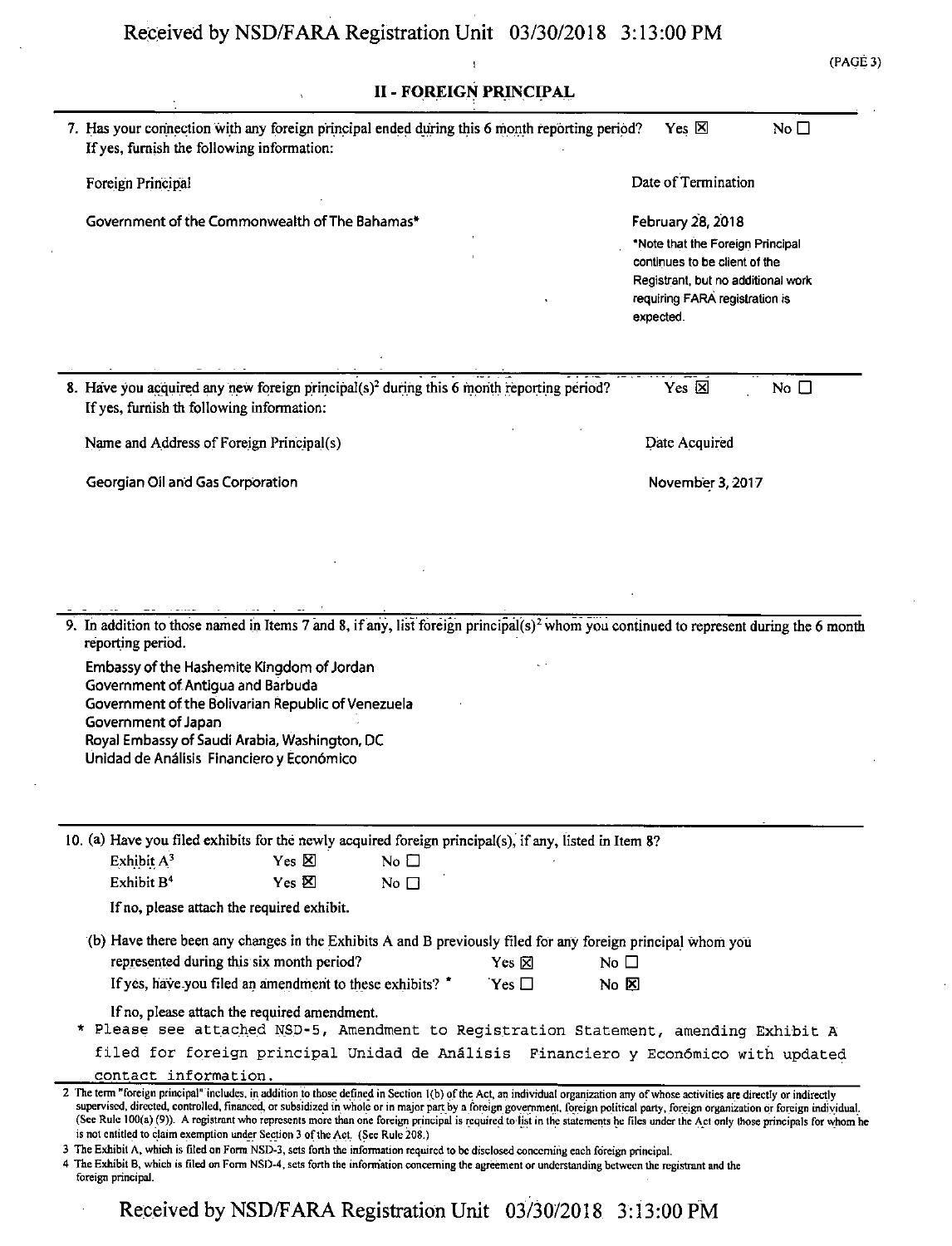#### III - ACTIVITIES

(PAGE-4)

11. During this 6 month reporting period, have you engaged in any activities for or rendered any services to any foreign principal named in Items 7, 8, or 9 of this statement? Yes  $\boxtimes$  Yes  $\boxtimes$ 

Ifyes, identify each foreign principal and describe in full detail your activities and services:

See Rider C.

12. During this 6 month reporting period, have you on behalf of any foreign principal engaged in political activity<sup>5</sup> as defined below? Yes  $\boxtimes$  No  $\Box$ 

Ifyes, identify each such foreign principal and describe in full detail all such political activity, indicating, among other things, the relations, interests and policies sought to be influenced and the means employed to achieve this purpose. Ifthe registrant arranged, sponsored or delivered speeches, lectures or radio and TV broadcasts, give details as to dates, places of delivery, names of speakers and subject matter.

See Rider D.

13. In addition to the above described activities, if any, have you engaged in activity on your own behalfwhich benefits your foreign principal(s)? Yes  $\boxtimes$  No  $\Box$ 

Ifyes, describe fully.

From time to time, Registrant may attend functions generally related to the interests of one or more foreign principals. Though issues specifically concerning the foreign principals are not discussed, Registrant's attendance at these functions may indirectly benefit one or more of Registrant's foreign principals.

5 "Political activity," as defined in Section l(o) ofthe Act, means any activity that the person engaging in believes will, orthat the person intends to, in any way influence any agency or official of the Government of the United States or any section of the public within the United States with reference to formulating, adopting or changing the domestic or foreign policies ofthe United States dr with reference to political or public interests, policies, or relations ofa government of a foreign country.or a foreign political party.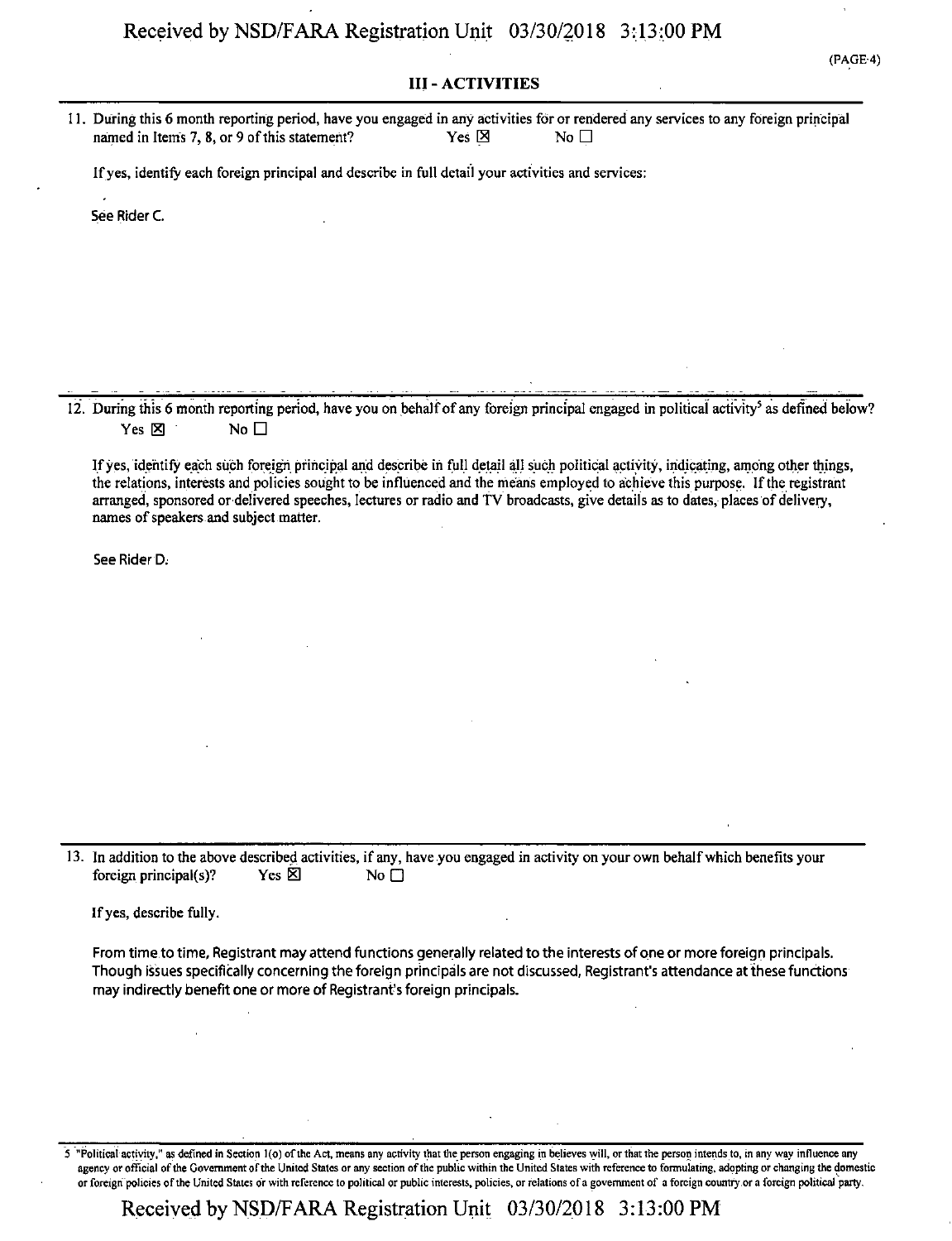#### IV - FINANCIAL INFORMATION

| 14. (a) | <b>RECEIPTS-MONIES</b><br>money either as compensation or otherwise?                                                             |             | Yes $\boxtimes$ | During this 6 month reporting period, have you received from any foreign principal named in Items 7, 8, or 9 of this<br>statement, or from any other source, for or in the interests of any such foreign principal, any contributions, income or<br>No $\square$     |                   |         |
|---------|----------------------------------------------------------------------------------------------------------------------------------|-------------|-----------------|----------------------------------------------------------------------------------------------------------------------------------------------------------------------------------------------------------------------------------------------------------------------|-------------------|---------|
|         | If no, explain why.                                                                                                              |             |                 |                                                                                                                                                                                                                                                                      |                   |         |
|         |                                                                                                                                  |             |                 |                                                                                                                                                                                                                                                                      |                   |         |
|         |                                                                                                                                  |             |                 |                                                                                                                                                                                                                                                                      |                   |         |
|         | If yes, set forth below in the required detail and separately for each foreign principal an account of such monies. <sup>6</sup> |             |                 |                                                                                                                                                                                                                                                                      |                   |         |
|         | Date                                                                                                                             | From Whom   |                 | Purpose                                                                                                                                                                                                                                                              |                   | Amount  |
|         | See Rider E.                                                                                                                     |             |                 |                                                                                                                                                                                                                                                                      |                   |         |
|         |                                                                                                                                  |             |                 |                                                                                                                                                                                                                                                                      |                   |         |
|         |                                                                                                                                  |             |                 |                                                                                                                                                                                                                                                                      |                   |         |
|         |                                                                                                                                  |             |                 |                                                                                                                                                                                                                                                                      |                   |         |
|         |                                                                                                                                  |             |                 |                                                                                                                                                                                                                                                                      |                   |         |
|         |                                                                                                                                  |             |                 |                                                                                                                                                                                                                                                                      |                   |         |
|         |                                                                                                                                  |             |                 |                                                                                                                                                                                                                                                                      |                   | Total   |
| (b)     | RECEIPTS - FUNDRAISING CAMPAIGN<br>foreign principal named in Items 7, 8, or 9 of this statement?                                |             |                 | During this 6 month reporting period, have you received, as part of a fundraising campaign <sup>7</sup> , any money on behalf of any<br>Yes $\Box$                                                                                                                   | $N_C$ $\boxtimes$ |         |
|         | If yes, have you filed an Exhibit $D^8$ to your registration?                                                                    |             |                 | Yes $\Box$                                                                                                                                                                                                                                                           | No $\square$      |         |
|         | If yes, indicate the date the Exhibit D was filed.                                                                               |             | Date            |                                                                                                                                                                                                                                                                      |                   |         |
|         |                                                                                                                                  |             |                 |                                                                                                                                                                                                                                                                      |                   |         |
| (c)     | <b>RECEIPTS-THINGS OF VALUE</b><br>Yes $\Box$                                                                                    | $No \times$ |                 | During this 6 month reporting period, have you received any thing of value <sup>9</sup> other than money from any foreign principal<br>named in Items 7, 8, or 9 of this statement, or from any other source, for or in the interests of any such foreign principal? |                   |         |
|         | If yes, furnish the following information:                                                                                       |             |                 |                                                                                                                                                                                                                                                                      |                   |         |
|         | Foreign Principal                                                                                                                |             | Date Received   | Thing of Value                                                                                                                                                                                                                                                       |                   | Purpose |
|         |                                                                                                                                  |             |                 |                                                                                                                                                                                                                                                                      |                   |         |
|         |                                                                                                                                  |             |                 |                                                                                                                                                                                                                                                                      |                   |         |
|         |                                                                                                                                  |             |                 |                                                                                                                                                                                                                                                                      |                   |         |
|         |                                                                                                                                  |             |                 |                                                                                                                                                                                                                                                                      |                   |         |
|         |                                                                                                                                  |             |                 |                                                                                                                                                                                                                                                                      |                   |         |

6,7 A registrant is required to file an Exhibit D if he collects or receives contributions, loans, moneys, or other things ofvalue for a foreign principal, as part ofa fundraising campaign. (See Rule 201(e)).

8 An Exhibit D, for which no printed form is provided, sets forth an account of money collected or received as a result of a fundraising campaign and transmitted for a foreign principal.

9 Things ofvalue include but are not limited to gifts, interest free loans, expense free travel, favored stock purchases, exclusive rights, favored treatment over competitors, "kickbacks,'' and the like.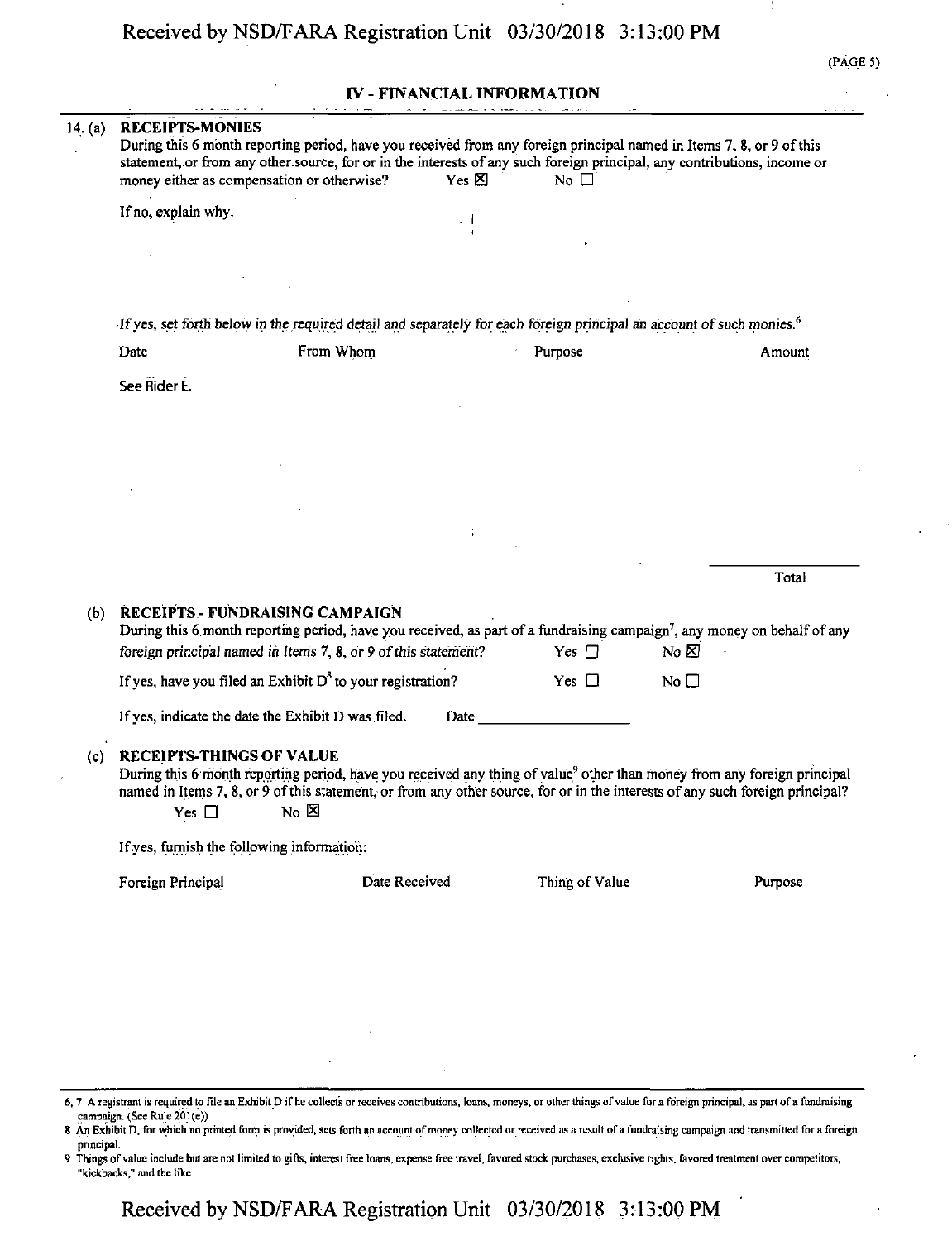l,

|         |                                                                                 |                                                                                                                                                                                         |               |                | (PAGE 6) |
|---------|---------------------------------------------------------------------------------|-----------------------------------------------------------------------------------------------------------------------------------------------------------------------------------------|---------------|----------------|----------|
| 15. (a) | DISBURSEMENTS-MONIES<br>9 of this statement? Yes $\boxtimes$                    | During this 6 month reporting period, have you<br>(1) disbursed or expended monies in connection with activity on behalf of any foreign principal named in Items 7, 8, or<br>No $\Box$  |               |                |          |
|         |                                                                                 | (2) transmitted monies to any such foreign principal?                                                                                                                                   | Yes $\square$ | No $\boxtimes$ |          |
|         |                                                                                 | If no, explain in full detail why there were no disbursements made on behalf of any foreign principal.                                                                                  |               |                |          |
|         |                                                                                 | If yes, set forth below in the required detail and separately for each foreign principal an account of such monies, including<br>monies transmitted, if any, to each foreign principal. |               |                |          |
|         | Date                                                                            | To Whom                                                                                                                                                                                 |               | Purpose        | Amount   |
|         | See Rider F.                                                                    |                                                                                                                                                                                         |               |                |          |
|         |                                                                                 |                                                                                                                                                                                         |               |                |          |
|         |                                                                                 |                                                                                                                                                                                         |               |                |          |
|         |                                                                                 |                                                                                                                                                                                         |               |                |          |
|         |                                                                                 |                                                                                                                                                                                         |               |                |          |
|         |                                                                                 |                                                                                                                                                                                         |               |                |          |
|         | $\sim 100$ km s $^{-1}$                                                         |                                                                                                                                                                                         |               |                |          |
|         | $\Delta \mathbf{r}$ and $\mathbf{r}$ are the state of the state of $\mathbf{r}$ |                                                                                                                                                                                         |               |                |          |
|         |                                                                                 |                                                                                                                                                                                         |               |                |          |
|         | $\mathcal{A}^{\mathcal{A}}$ and $\mathcal{A}^{\mathcal{A}}$                     |                                                                                                                                                                                         |               |                |          |

Total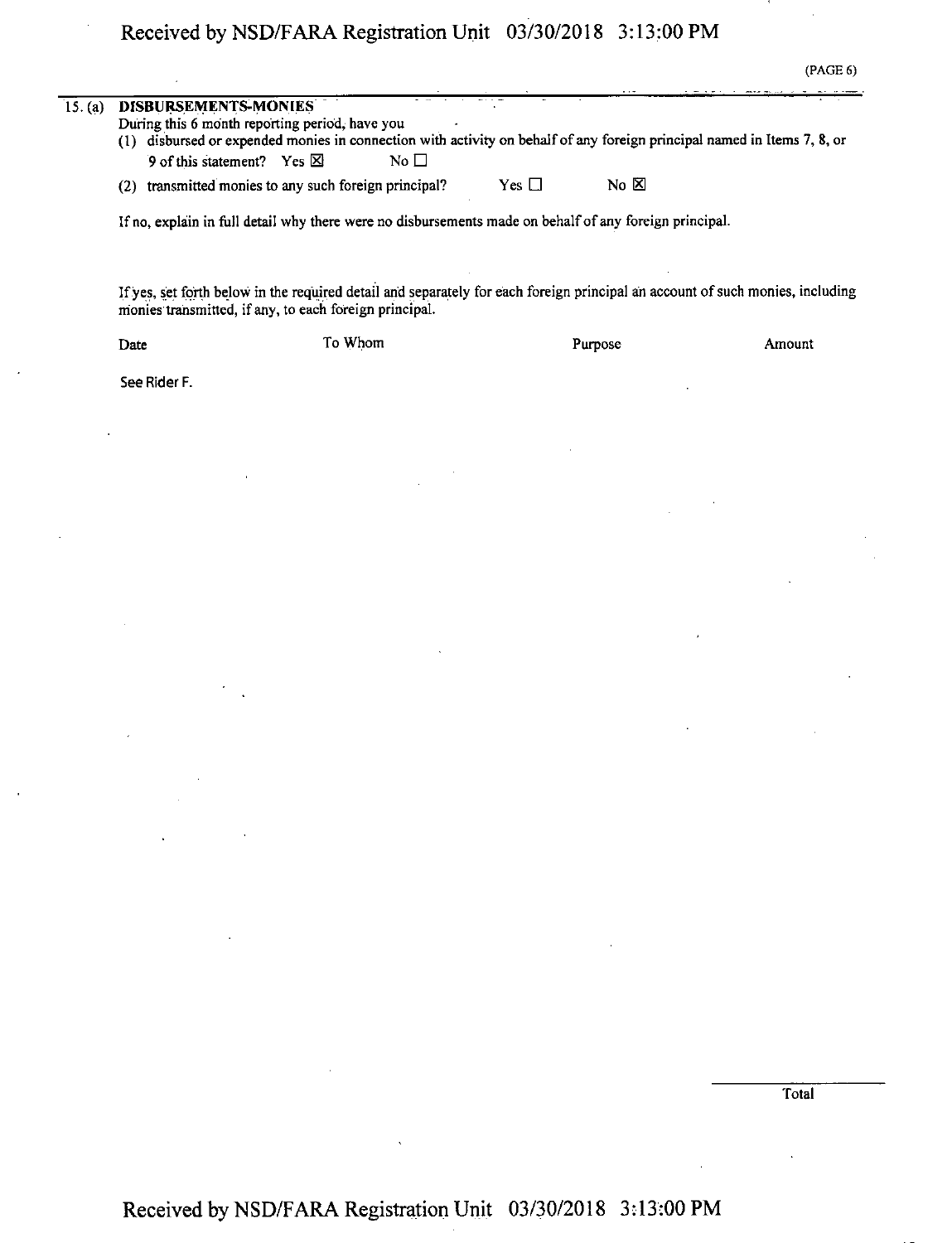#### **(b) DISBURSEMENTS-THINGS OF VALUE**

During this 6 month reporting period, have you disposed of anything of value<sup>10</sup> other than money in furtherance of or in connection with activities on behalf of any foreign principal named in Items 7, 8, or 9 of this statement?

 $Yes \Box$  No  $\boxtimes$ 

Ifyes, furnish the following information:

|      | Date                                       | Recipient                          | Foreign Principal | Thing of Value                                                                                                                                                                                                                                                                                                                                                                                | Purpose           |
|------|--------------------------------------------|------------------------------------|-------------------|-----------------------------------------------------------------------------------------------------------------------------------------------------------------------------------------------------------------------------------------------------------------------------------------------------------------------------------------------------------------------------------------------|-------------------|
|      |                                            |                                    |                   |                                                                                                                                                                                                                                                                                                                                                                                               |                   |
|      |                                            |                                    |                   |                                                                                                                                                                                                                                                                                                                                                                                               |                   |
|      |                                            |                                    |                   |                                                                                                                                                                                                                                                                                                                                                                                               |                   |
|      |                                            |                                    |                   |                                                                                                                                                                                                                                                                                                                                                                                               |                   |
|      |                                            |                                    |                   |                                                                                                                                                                                                                                                                                                                                                                                               |                   |
|      |                                            |                                    |                   |                                                                                                                                                                                                                                                                                                                                                                                               |                   |
|      |                                            |                                    |                   |                                                                                                                                                                                                                                                                                                                                                                                               |                   |
|      |                                            |                                    |                   |                                                                                                                                                                                                                                                                                                                                                                                               |                   |
|      |                                            |                                    |                   |                                                                                                                                                                                                                                                                                                                                                                                               |                   |
| (c). | DISBURSEMENTS-POLITICAL CONTRIBUTIONS      |                                    |                   | During this 6 month reporting period, have you from your own funds and on your own behalf either directly or through any<br>other person, made any contributions of money or other things of value <sup>11</sup> in connection with an election to any political<br>office, or in connection with any primary election, convention, or caucus held to select candidates for political office? |                   |
|      |                                            | Yes $\boxtimes$<br>No <sub>1</sub> |                   |                                                                                                                                                                                                                                                                                                                                                                                               |                   |
|      | If yes, furnish the following information: |                                    |                   |                                                                                                                                                                                                                                                                                                                                                                                               |                   |
|      | Date                                       | Amount or Thing of Value           |                   | Political Organization or Candidate                                                                                                                                                                                                                                                                                                                                                           | Location of Event |

See Rider G.

lo, <sup>11</sup> Things ofvaiue include but are not limited to gifts, interest free loans, expense free travel, favored stock purchases, exclusive rights, favored treatment over competitors, "kickbacks," and the like.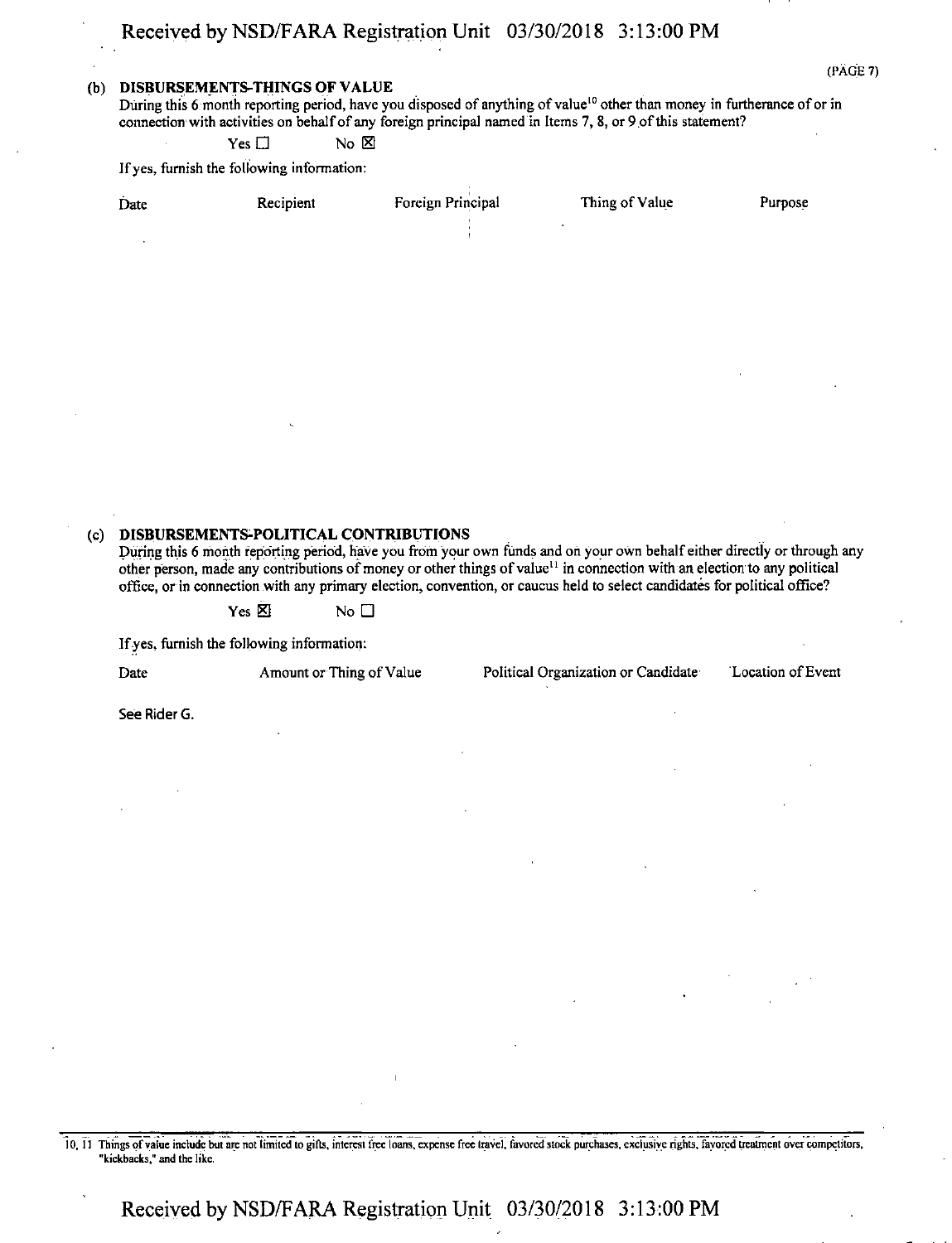## **V - INFORMATIONAL MATERIALS**

| Yes $\boxtimes$                                                                                                                                                                                                | No $\Box$                                                   |                              | 16. (a) During this 6 month reporting period, did you prepare, disseminate or cause to be disseminated any informational materials? <sup>12</sup>                                                                                                                                                                                                                                                                                                                                                                                                             |
|----------------------------------------------------------------------------------------------------------------------------------------------------------------------------------------------------------------|-------------------------------------------------------------|------------------------------|---------------------------------------------------------------------------------------------------------------------------------------------------------------------------------------------------------------------------------------------------------------------------------------------------------------------------------------------------------------------------------------------------------------------------------------------------------------------------------------------------------------------------------------------------------------|
| If Yes, go to Item 17.                                                                                                                                                                                         |                                                             |                              |                                                                                                                                                                                                                                                                                                                                                                                                                                                                                                                                                               |
| (b) If you answered No to Item 16(a), do you disseminate any material in connection with your registration?                                                                                                    |                                                             |                              |                                                                                                                                                                                                                                                                                                                                                                                                                                                                                                                                                               |
| Yes $\Box$                                                                                                                                                                                                     | No $\Box$                                                   |                              |                                                                                                                                                                                                                                                                                                                                                                                                                                                                                                                                                               |
| If Yes, please forward the materials disseminated during the six month period to the Registration Unit for review.                                                                                             |                                                             |                              |                                                                                                                                                                                                                                                                                                                                                                                                                                                                                                                                                               |
| 17. Identify each such foreign principal.                                                                                                                                                                      |                                                             |                              |                                                                                                                                                                                                                                                                                                                                                                                                                                                                                                                                                               |
| Georgian Oil and Gas Corporation<br>Government of the Bolivarian Republic of Venezuela<br>Royal Embassy of Saudi Arabia, Washington, DC                                                                        |                                                             |                              |                                                                                                                                                                                                                                                                                                                                                                                                                                                                                                                                                               |
|                                                                                                                                                                                                                |                                                             |                              | 18. During this 6 month reporting period, has any foreign principal established a budget or allocated a specified sum of money to                                                                                                                                                                                                                                                                                                                                                                                                                             |
| finance your activities in preparing or disseminating informational materials?                                                                                                                                 |                                                             |                              | Yes $\Box$<br>$No \boxtimes$                                                                                                                                                                                                                                                                                                                                                                                                                                                                                                                                  |
| If yes, identify each such foreign principal, specify amount, and indicate for what period of time.                                                                                                            |                                                             |                              |                                                                                                                                                                                                                                                                                                                                                                                                                                                                                                                                                               |
|                                                                                                                                                                                                                |                                                             |                              |                                                                                                                                                                                                                                                                                                                                                                                                                                                                                                                                                               |
|                                                                                                                                                                                                                |                                                             |                              |                                                                                                                                                                                                                                                                                                                                                                                                                                                                                                                                                               |
|                                                                                                                                                                                                                |                                                             |                              |                                                                                                                                                                                                                                                                                                                                                                                                                                                                                                                                                               |
|                                                                                                                                                                                                                |                                                             |                              |                                                                                                                                                                                                                                                                                                                                                                                                                                                                                                                                                               |
|                                                                                                                                                                                                                |                                                             |                              |                                                                                                                                                                                                                                                                                                                                                                                                                                                                                                                                                               |
| materials include the use of any of the following:                                                                                                                                                             |                                                             |                              | 19. During this 6 month reporting period, did your activities in preparing, disseminating or causing the dissemination of informational                                                                                                                                                                                                                                                                                                                                                                                                                       |
| $\Box$ Radio or TV broadcasts                                                                                                                                                                                  | $\Box$ Magazine or newspaper $\Box$ Motion picture films    |                              | X Letters or telegrams                                                                                                                                                                                                                                                                                                                                                                                                                                                                                                                                        |
| $\Box$ Advertising campaigns $\Box$ Press releases                                                                                                                                                             |                                                             |                              | $\Box$ Pamphlets or other publications $\Box$ Lectures or speeches                                                                                                                                                                                                                                                                                                                                                                                                                                                                                            |
|                                                                                                                                                                                                                |                                                             |                              |                                                                                                                                                                                                                                                                                                                                                                                                                                                                                                                                                               |
| <b>Electronic Communications</b>                                                                                                                                                                               |                                                             |                              |                                                                                                                                                                                                                                                                                                                                                                                                                                                                                                                                                               |
| $\boxtimes$ Email                                                                                                                                                                                              |                                                             |                              |                                                                                                                                                                                                                                                                                                                                                                                                                                                                                                                                                               |
| $\Box$ Website URL(s):                                                                                                                                                                                         |                                                             |                              |                                                                                                                                                                                                                                                                                                                                                                                                                                                                                                                                                               |
|                                                                                                                                                                                                                |                                                             |                              |                                                                                                                                                                                                                                                                                                                                                                                                                                                                                                                                                               |
|                                                                                                                                                                                                                |                                                             |                              |                                                                                                                                                                                                                                                                                                                                                                                                                                                                                                                                                               |
|                                                                                                                                                                                                                |                                                             |                              |                                                                                                                                                                                                                                                                                                                                                                                                                                                                                                                                                               |
| the following groups:                                                                                                                                                                                          |                                                             |                              | 20. During this 6 month reporting period, did you disseminate or cause to be disseminated informational materials among any of                                                                                                                                                                                                                                                                                                                                                                                                                                |
| $\Box$ Public officials                                                                                                                                                                                        | $\Box$ Newspapers                                           |                              | $\Box$ Libraries                                                                                                                                                                                                                                                                                                                                                                                                                                                                                                                                              |
| Σ<br>Legislators                                                                                                                                                                                               | Editors                                                     |                              | $\Box$ Educational institutions                                                                                                                                                                                                                                                                                                                                                                                                                                                                                                                               |
| Government agencies<br>⊠                                                                                                                                                                                       |                                                             | Civic groups or associations | $\Box$ Nationality groups                                                                                                                                                                                                                                                                                                                                                                                                                                                                                                                                     |
| Other (specify) Congressional Staff<br>Σ                                                                                                                                                                       | * Office of Deputy Solicitor General, Department of Justice |                              |                                                                                                                                                                                                                                                                                                                                                                                                                                                                                                                                                               |
| 21. What language was used in the informational materials:                                                                                                                                                     |                                                             |                              |                                                                                                                                                                                                                                                                                                                                                                                                                                                                                                                                                               |
|                                                                                                                                                                                                                |                                                             |                              |                                                                                                                                                                                                                                                                                                                                                                                                                                                                                                                                                               |
| $\boxtimes$ English                                                                                                                                                                                            |                                                             | $\Box$ Other (specify)       |                                                                                                                                                                                                                                                                                                                                                                                                                                                                                                                                                               |
| 22. Did you file with the Registration Unit, U.S. Department of Justice a copy of each item of such informational materials<br>disseminated or caused to be disseminated during this 6 month reporting period? |                                                             |                              | $Y_{\text{es}}$ $\Sigma$<br>$\overline{N_0}$ $\Box$                                                                                                                                                                                                                                                                                                                                                                                                                                                                                                           |
| 23. Did you label each item of such informational materials with the statement required by Section 4(b) of the Act?<br>$Yes \times$<br>No $\square$                                                            |                                                             |                              |                                                                                                                                                                                                                                                                                                                                                                                                                                                                                                                                                               |
| filed pursuant to Section 4(b) of the Act.                                                                                                                                                                     |                                                             |                              | 12 The term informational materials includes any oral, visual, graphic, written, or pictorial information or matter of any kind, including that published by means of advertising,<br>books, periodicals, newspapers, lectures, broadcasts, motion pictures, or any means or instrumentality of interstate or foreign commerce or otherwise. Informational materials<br>disseminated by an agent of a foreign principal as part of an activity in itself exempt from registration, or an activity which by itself would not require registration, need not be |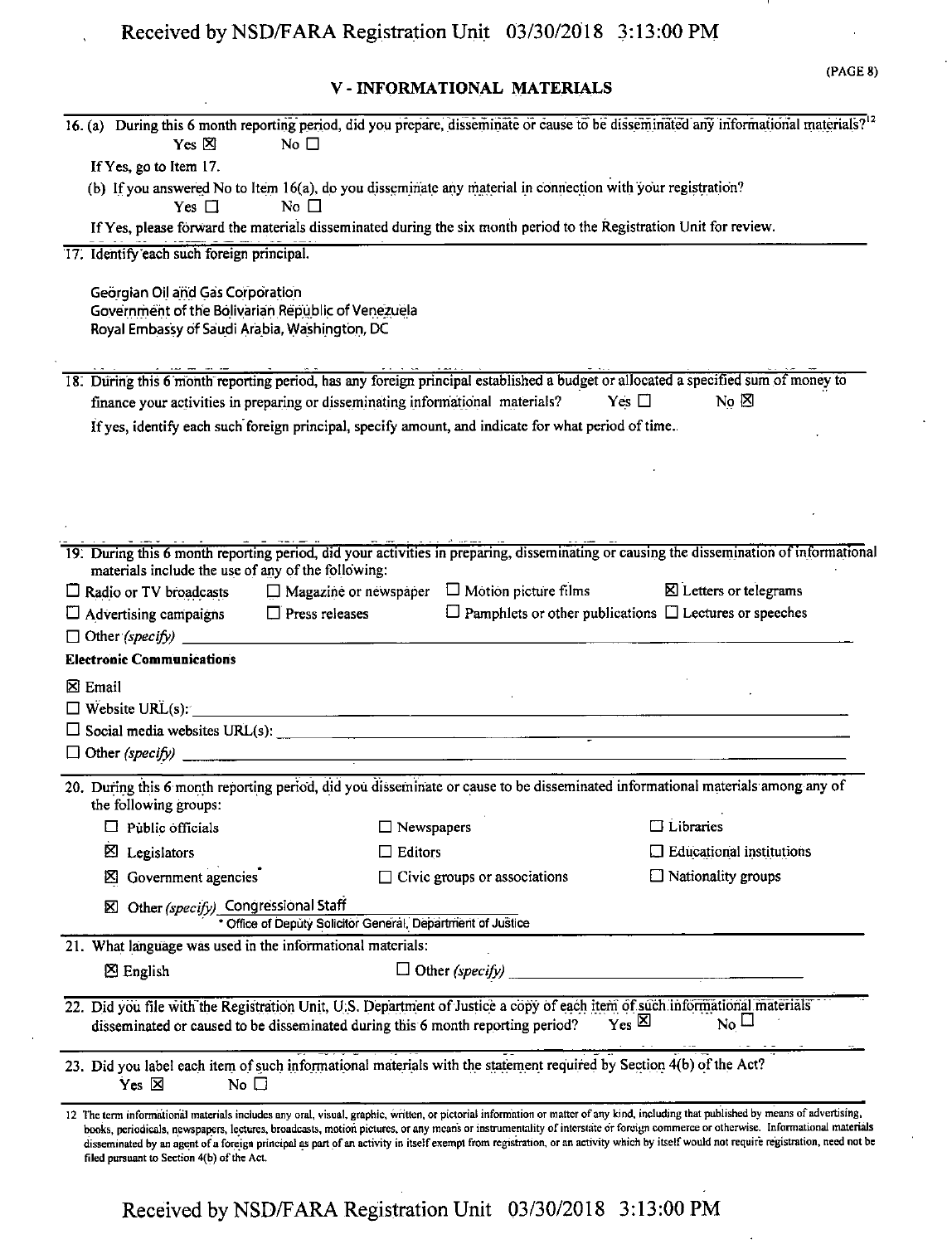#### **VI-EXECUTION**

In accordance with 28 U.S.C. § 1746, the undersigned swear(s) or affirm(s) under penalty of perjury that he/she has (they have) read the information set forth in this registration statement and the attached exhibits and that he/she is (they are) familiar with the contents thereof and that such contents are in their entirety true and accurate to the best of his/her (their) knowledge and belief, exceptthat the undersigned make(s) ho representation as to truth or accuracy ofthe information contained in the attached Short Form Registration Statement(s), ifany, insofar as such information is not within his/her (their) personal knowledge.

| (Date of signature)                                                                                                                |                                                                                                                                                                                                               | (Print or type name under each signature or provide electronic signature <sup>13</sup> ) |  |                                                                                                                                                                              |                     |
|------------------------------------------------------------------------------------------------------------------------------------|---------------------------------------------------------------------------------------------------------------------------------------------------------------------------------------------------------------|------------------------------------------------------------------------------------------|--|------------------------------------------------------------------------------------------------------------------------------------------------------------------------------|---------------------|
| March 30, 2018                                                                                                                     |                                                                                                                                                                                                               | /s/T. Clark Weymouth                                                                     |  |                                                                                                                                                                              | eSigned             |
| March 30, 2018                                                                                                                     | /s/ Aleksandar Dukic                                                                                                                                                                                          |                                                                                          |  |                                                                                                                                                                              | eSigned             |
|                                                                                                                                    |                                                                                                                                                                                                               |                                                                                          |  |                                                                                                                                                                              |                     |
|                                                                                                                                    |                                                                                                                                                                                                               |                                                                                          |  |                                                                                                                                                                              |                     |
|                                                                                                                                    |                                                                                                                                                                                                               |                                                                                          |  |                                                                                                                                                                              |                     |
|                                                                                                                                    |                                                                                                                                                                                                               |                                                                                          |  |                                                                                                                                                                              |                     |
|                                                                                                                                    |                                                                                                                                                                                                               |                                                                                          |  |                                                                                                                                                                              |                     |
|                                                                                                                                    |                                                                                                                                                                                                               |                                                                                          |  |                                                                                                                                                                              |                     |
|                                                                                                                                    |                                                                                                                                                                                                               |                                                                                          |  |                                                                                                                                                                              |                     |
|                                                                                                                                    |                                                                                                                                                                                                               |                                                                                          |  |                                                                                                                                                                              |                     |
|                                                                                                                                    |                                                                                                                                                                                                               |                                                                                          |  |                                                                                                                                                                              |                     |
|                                                                                                                                    |                                                                                                                                                                                                               |                                                                                          |  |                                                                                                                                                                              |                     |
|                                                                                                                                    |                                                                                                                                                                                                               |                                                                                          |  |                                                                                                                                                                              |                     |
|                                                                                                                                    |                                                                                                                                                                                                               | $\mathcal{L}^{\text{max}}_{\text{max}}$ and $\mathcal{L}^{\text{max}}_{\text{max}}$      |  |                                                                                                                                                                              | $\mathcal{A}$       |
| $\mathcal{L}(\mathcal{L}^{\mathcal{L}})$ and $\mathcal{L}(\mathcal{L}^{\mathcal{L}})$ and $\mathcal{L}(\mathcal{L}^{\mathcal{L}})$ |                                                                                                                                                                                                               |                                                                                          |  |                                                                                                                                                                              | $\sigma_{\rm{max}}$ |
|                                                                                                                                    |                                                                                                                                                                                                               |                                                                                          |  | $\mathcal{L}^{\mathcal{L}}(\mathcal{L}^{\mathcal{L}})$ and $\mathcal{L}^{\mathcal{L}}(\mathcal{L}^{\mathcal{L}})$ and $\mathcal{L}^{\mathcal{L}}(\mathcal{L}^{\mathcal{L}})$ |                     |
|                                                                                                                                    | $\label{eq:2.1} \mathcal{L}(\mathcal{L}^{\text{max}}_{\mathcal{L}}(\mathcal{L}^{\text{max}}_{\mathcal{L}})) \leq \mathcal{L}(\mathcal{L}^{\text{max}}_{\mathcal{L}}(\mathcal{L}^{\text{max}}_{\mathcal{L}}))$ |                                                                                          |  |                                                                                                                                                                              |                     |

13 This statement shall be signed by the individual agent, if the registrant is an individual, or by a majority of those partners, officers, directors or persons performing similar functions, if the registrant is an organization, except that the organization can, by power of attorney, authorize one or more individuals to execute this statement on its behalf.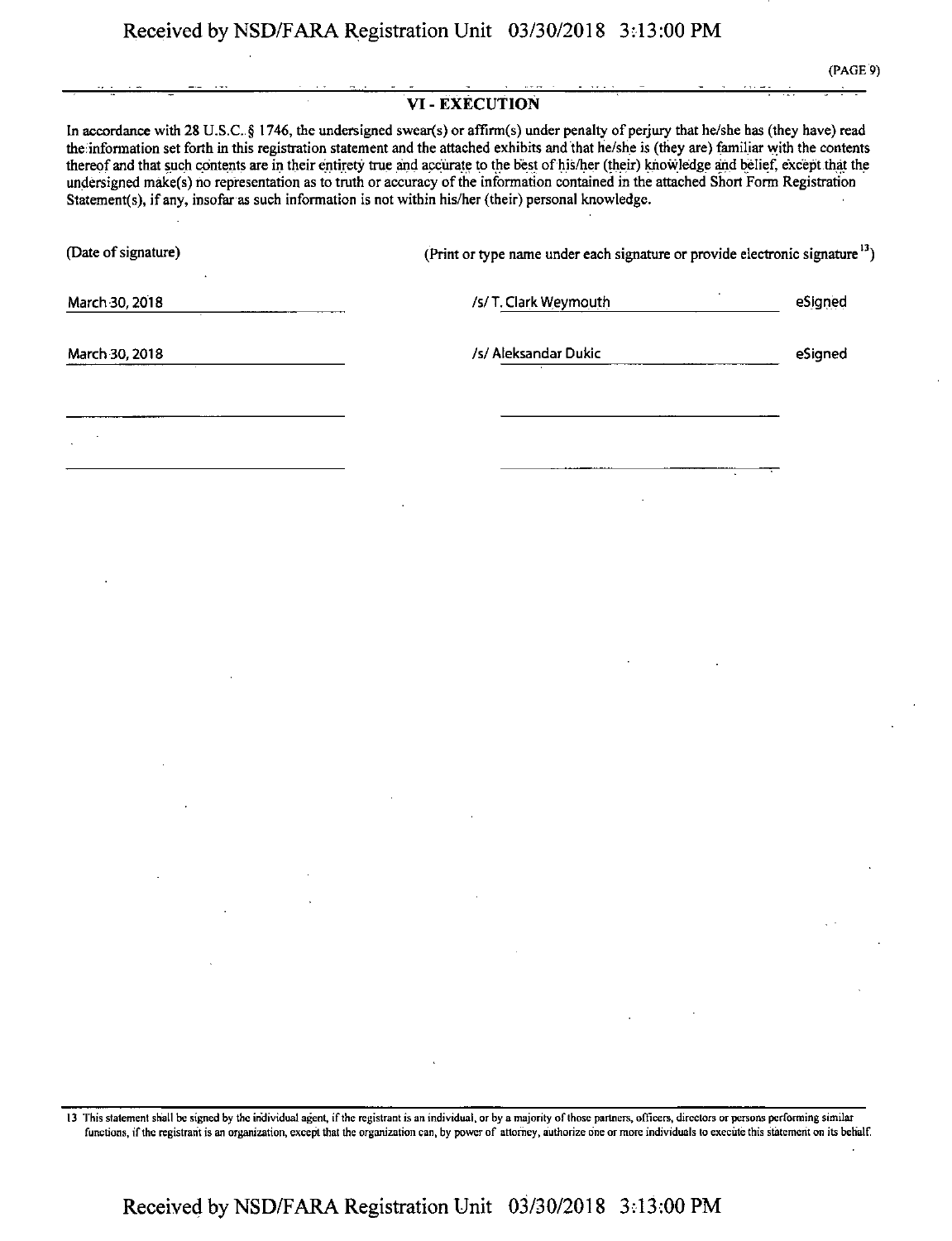#### **Supplemental Statement of Hogan Lovells US LLP for Period Ended February 28, 2018**

#### **Rider A Response to Question 4(a)**

The following persons ceased acting as partners of Registrant during this period:

| a para series as<br><u>Name</u> | Date     |
|---------------------------------|----------|
| Nam<br>Atkinson, Meaghan        | 01/31/18 |
| Basnage, John                   | 01/30/18 |
| Becker, Richard K               | 12/31/17 |
| Bennett, Robert *               | 01/01/18 |
| Brannan, Patricia*              | 01/01/18 |
| Bultena, Lance *                | 01/01/18 |
| Bushey, Rachael M               | 11/14/17 |
| Casey, Chris                    | 01/31/18 |
| Craik Colin                     | 12/31/17 |
| DaSilva, Russell J.             | 02/16/18 |
| Dolan, Edward*                  | 01/01/18 |
| Dover, Agnes*                   | 01/01/18 |
| Duncan, Robert*                 | 02/01/18 |
| Ellett, Ted *                   | 02/01/18 |
| FitzPatrick, Tony               | 01/01/18 |
| Gilliland, Mike *               | 01/01/18 |
| Goldsmith, Therese M.           | 09/30/17 |
| Hanswirth, Dori Ann             | 01/24/18 |
| Harvey, Tyler Y                 | 09/09/17 |
| Hawk, Robert B.                 | 02/09/18 |
| Hensler, David*                 | 01/01/18 |
| House, Mike*                    | 01/01/18 |
| House, Theresa                  | 01/24/18 |
| Kästner, Kenneth*               | 01/01/18 |
| Keely, Sean                     | 10/11/17 |
| Kurz, Raymond A.                | 12/31/17 |
| Liu, Frederick                  | 09/08/17 |
| Matheou, Mike                   | 12/31/17 |
| McGovern, Thomas*               | 01/01/18 |
| Michaelson, Martin *            | 01/01/18 |
| Parmley, Bruce*                 | 01/01/18 |
| Rackman, Joseph *               | 01/01/18 |
| Sneed, Maree*                   | 01/01/18 |
| Stemp, Albert W.                | 01/31/18 |
| Trammell, Keith A.              | 09/22/17 |
| Ulman, Craig*                   | 01/01/18 |
| Wan, Phyllis V                  | 09/24/17 |
| Wheeler, Douglas *              | 01/01/18 |
| Zamoff, Mitch*                  | 01/01/18 |
| Zempolich, Stephen J            | 01/16/18 |

\*These individuals remain affiliated with the firm in a "senior counsel" capacity, but have ceased acting as "partners" as of the date noted above.

\\DC•087686/000100 • 8862741 v6

A-1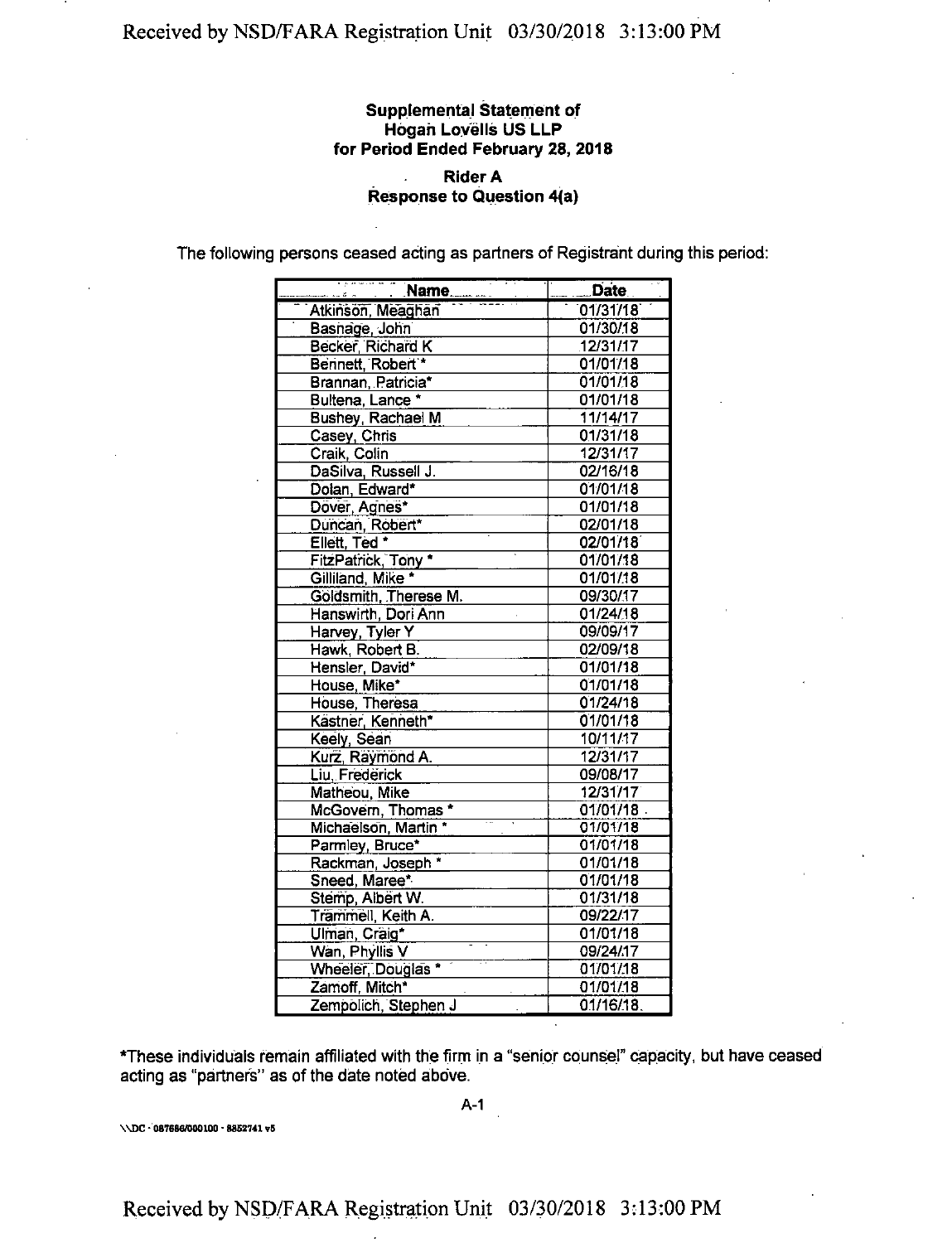## **Supplemental Statement of Hogan Lovells US LLP for Period Ended February 28, 2018**

 $\mathbf{I}$ 

## **Rider B**

**Response to Question 4{b)**

The following persons became partners of Registrant during this period:

|                       | <b>Residence Address</b>                           | <b>Citizenship</b> | <b>Date Assumed</b> |
|-----------------------|----------------------------------------------------|--------------------|---------------------|
| Bell Michael          | 6611 Beverly Avenue<br>McLean, VA 22101            | <b>USA</b>         | 01/01/18            |
| Bernstein, Meryl      | 1824 24th Street NW<br>Washington, DC 20008        | USA.               | 01/01/18            |
| Cohen, Seth M         | 300 East 56th Street<br>New York, NY 10022         | USA.               | 10/18/17            |
| Collora, Michael      | 40 Kelveden Road<br>Newton, MA 02468               | <b>USA</b>         | 09/01/17            |
| Durant, Maria         | 17 Fenwick Road<br>Winchester, MA 01890            | <b>USA</b>         | 09/01/17            |
| Eisler, Matthew       | 2049 Wagon Way<br>Louisville, CO 80027             | <b>USA</b>         | 01/01/18            |
| Fawell, Elizabeth     | 3307 Quesada Street NW<br>Washington, DC 20015     | <b>USA</b>         | 01/01/18            |
| Fernandez, Gaston     | 637 Minorca Avenue<br>Coral Gables, FL 33134       | <b>USA</b>         | 01/01/18            |
| Frank, Michael        | 1070 Siskiyou Drive<br>Menlo Park, CA 94025        | <b>USA</b>         | 09/21/17            |
| Fuller, Anthony       | 10 Salisbury Street<br>Winchester, MA 01890        | <b>USA</b>         | 09/01/17            |
| Hefter, Michael C     | 8 Fox Run<br>Purchase, NY 10577                    | USA.               | 10/18/17            |
| Keenan, Kevin         | 1 Gage Court<br>Houston, TX 77024                  | USA, Canada        | 01/02/18            |
| Kettlewell, Bill      | 168 Stone Root Road<br>Concord, MA 01742           | <b>USA</b>         | 09/01/17            |
| Korchin, A. Elizabeth | 115 West 73rd Street, Apt 9D<br>New York, NY 10023 | <b>USA</b>         | 01/01/18            |

\\DC \* 087888/000100 • 8862741 v5

Received by NSD/FARA Registration Unit 03/30/2018 3:13:00 PM

B-1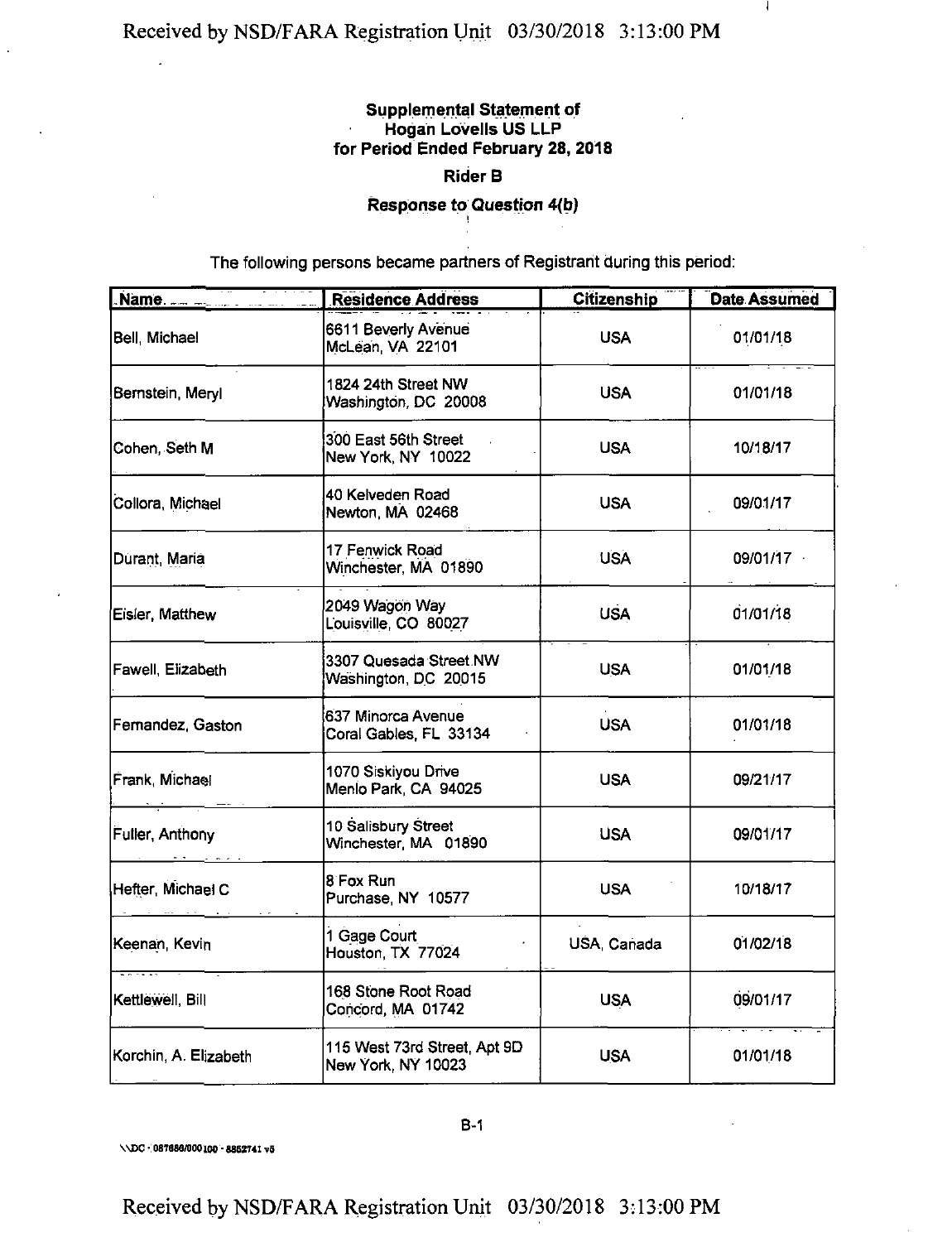**Hogan Lovells US LLP Rider B (Continued)**

| <b>Name</b>      | <b>Residence Address</b>                          | <b>Citizenship</b>          | Date Assumed |
|------------------|---------------------------------------------------|-----------------------------|--------------|
| Loney, Stephen   | 7913 Oak Hill Drive<br>Cheltenham, PA 19012       | <b>USA</b>                  | 01/01/18     |
| Lovett, William  | 171 Abbott Street<br>North Andover, MA 01845      | USA.<br>Republic of Ireland | 09/01/17     |
| Massey, David    | 200 Biscayne Blvd Way #307<br>Miami, FL 33131     | <b>USA</b>                  | 01/01/18     |
| Metroka, Daniel  | 1320 Revelation Road<br>Meadowbrook, PA 19046     | <b>USA</b>                  | 01/01/18     |
| Newman, Jody     | 62 Columbia Road<br>Brookline, MA 02446           | <b>USA</b>                  | 09/01/17     |
| Noonan, Gregory  | 764 Tremont Street<br>Boston, MA 02118            | <b>USA</b>                  | 09/01/17     |
| O'Brien, Justin  | 41 Lincoln Street<br>Winchester, MA 01890         | <b>USA</b>                  | 09/01/17     |
| Philp, Ryan      | 7 Ashton Place<br>Glen Rock, NJ 07452             | <b>USA</b>                  | 10/18/17     |
| Pugsley, Allison | 5013 Mignonette Court<br>Annandale, VA 22003      | <b>USA</b>                  | 01/01/18     |
| Ramirez, Edith   | 1721 Sunny Heights Drive<br>Los Angeles, CA 90065 | <b>USA</b>                  | 09/05/17     |
| Ricapito, Bryan  | 43386 Malin Court<br>Ashburn, VA 20147            | <b>USA</b>                  | 01/01/18     |
| Rotondi, Joanne  | 3918 Commander Drive<br>Hyattsville, MD 20782     | <b>USA</b>                  | 01/01/18     |
| Silva, Sara      | 587 Greendale Avenue<br>Needham, MA 02492         | <b>USA</b>                  | 09/01/17     |
| Slattery, Eve    | 29 Bigelow Street<br>Cambridge, MA 02139          | <b>USA</b>                  | 09/01/17     |
| Weinman, Kathy   | 21 Adelaide Road<br>Jamaica Plain, MA 02130       | <b>USA</b>                  | 09/01/17     |
| Zapien, Ivan     | 5723 Clarence Avenue<br>Alexandria, VA 22311      | USA and<br>Mexico           | 11/13/17     |

\\DC - 087886/000100 ■ 8852741 v6

B-2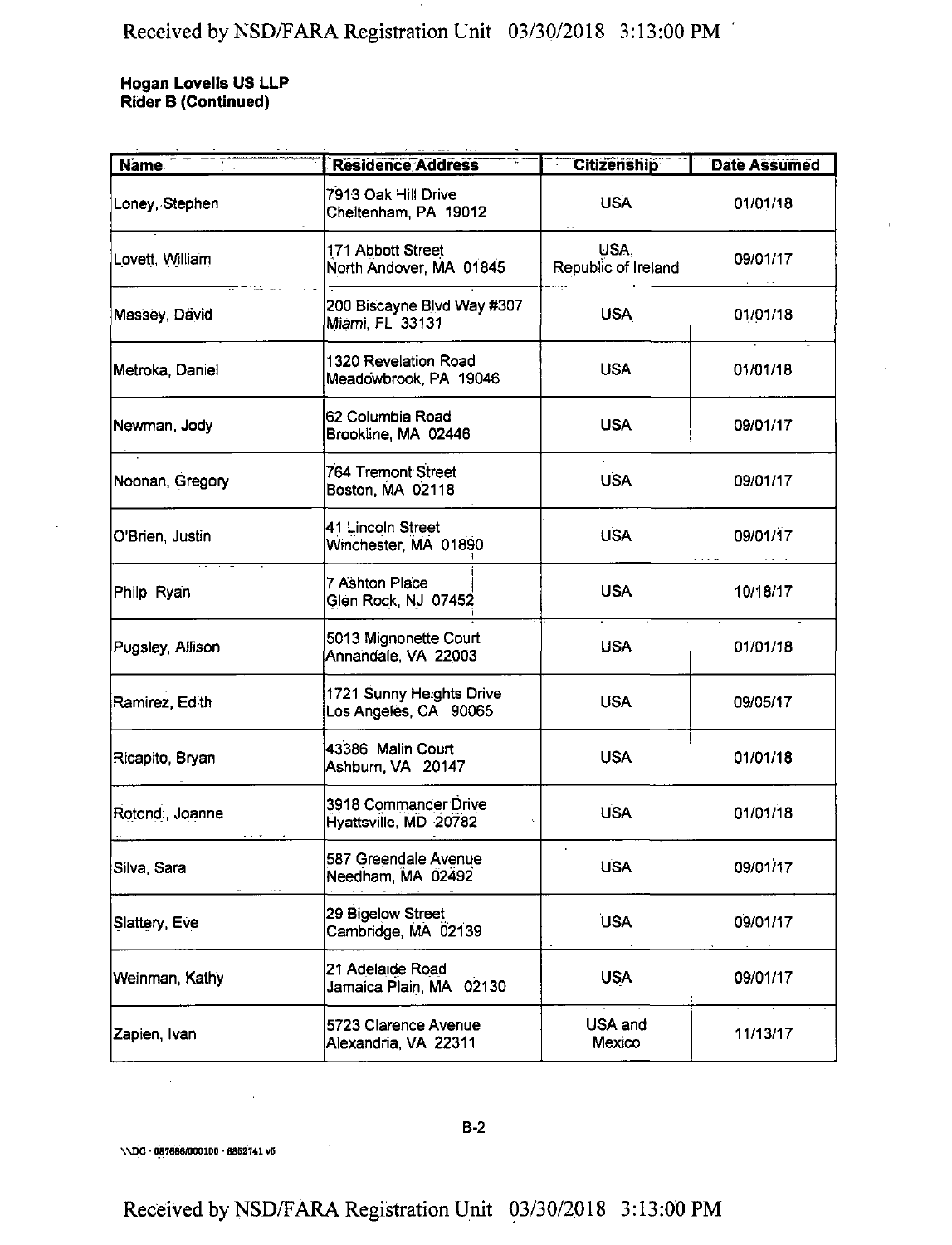### **Supplemental Statement of Hogan Lovells US LLP for Period Ended February 28, 2018**

#### **Rider C**

#### **Response to Question 11**

## *r* **Embassy of the Hashemite Kingdom of Jordan**

Registrant provides counsel to the Embassy of the Hashemite Kingdom of Jordan in connection with its discussions with the US Government related to Jesner v. Arab Bank, PLC, currently pending in the Supreme Court of the United States. Additionally, Registrant provides counsel, including strategy development, legal analysis, and advocacy, to the Embassy of the Hashemite Kingdom of Jordan before officials and staff of the Executive Branch of the US Government in connection with that case.

#### **Georgian Oil and Gas Corporation**

Registrant advocates on behalf of the foreign principal with US Government officials and/or agencies, and media representatives, regarding: (1) agreements to exploit and/or develop oil, gas and mineral reserves, and (2) a contract dispute between the foreign principal and a private entity.

#### **Government of Aritiaua and Barbuda**

Registrant is assisting the foreign principal with a submission made to the National Committee on Foreign Medical Education and Accreditation, pursuant to which the foreign principal seeks to have the US Secretary of Education continue to find that its medical program accreditation standards are comparable to those used in the United States.

#### **Government of the Bolivarian Republic of Venezuela**

Registrant has been representing the foreign principal in the Helmerich & Payne litigation, and those activities have been exempt from registration under section 613(g). As requested by the foreign principal, the Registrant reaches out to staff of the executive branches of the US Government as appropriate regarding the interests of the US Government in the litigation, as well as the interests of the foreign principal in the litigation. To perform these services effectively, the Registrant may coordinate with the Government of. the Bolivarian Republic of Venezuela (including the Ministry of Foreign Affairs), its agencies and instrumentalities, as well as with corporations and other organizations in Venezuela whose interests may be impacted.

#### **Government of the Commonwealth of The Bahamas**

As requested by the foreign principal, Registrant renders advice and representation to the foreign principal on general diplorhatic representation and foreign and domestic policy and commercial matters, domestic laws and regulations, US laws, regulations, policies and actions by the US Congress; Executive Branch and US Government agencies that might affect or relate to the activities and interests of the foreign principal, including but not limited to surveillance and privacy matters, bilateral air transport and aviation safety matters; the bilateral US-Bahamas relationship; and communications with the US Government or media relating to legislative, public policy or public affairs matters. Registrant also advises the foreign principal on legal and regulatory matters relating to the Embassy and/or to its diplomats.

\\DC-087686/000100 - 8852741 v5

 $\bar{\mathbf{v}}$ 

C-1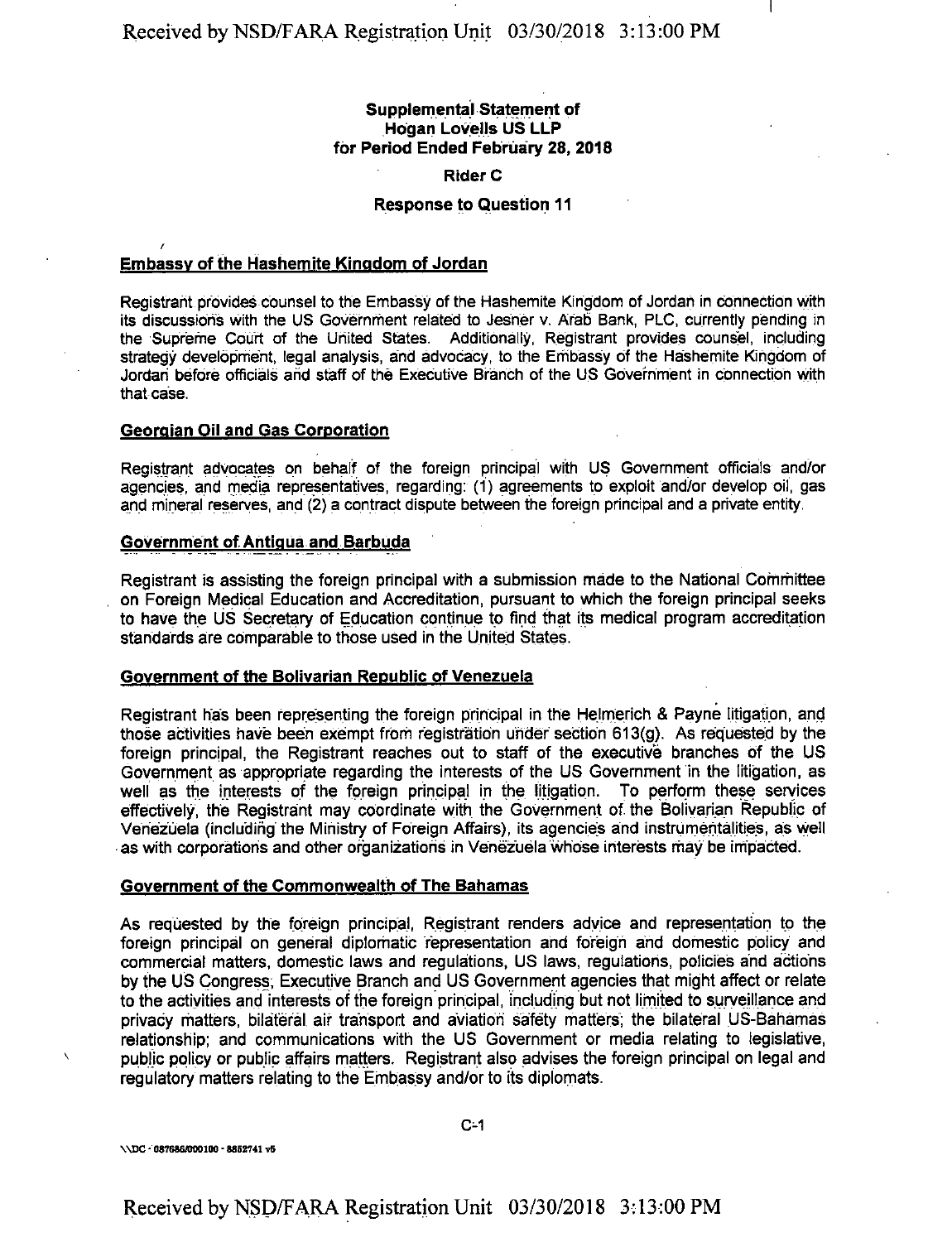**Hogan Lovells US LLP Rider C (Continued)**

#### **Government of Japan**

Registrant advises and represents the foreign principal on general diplomatic representation, laws, regulations, policies, proposed congressional measures, treaties and other international agreements, international trade policy, and actions by the US Congress, Executive Branch, US Government agencies and certain state and local governments that may affect or relate to the interests of the foreign principal, the bilateral US-Japan/Japan-US relationship, and/or Japanese nationals, including corporations. In some instances, these services include representation in international trade-related matters and litigation. Registrant also advises the foreign principal on legal and regulatory matters relating to the Embassy and/or to its diplomats.

#### **Roval Embassy of Saudi Arabia. Washington. DC**

Registrant provides legal counsel to the foreign principal in connection with litigation support and general foreign policy and related matters. In addition, as requested by the foreign principal, Registrant renders advice on legal, legislative, regulatory and public policy activities of interest. Registrant also advises the foreign principal on media reports and related public affairs developments. As required, Registrant undertakes specific advocacy assignments with regard to litigation, legislative, regulatory, public policy or public affairs matters, and/or in other activities.

#### **Unidad de Analisis Financiero v Economico**

Registrant renders advice on matters involving the foreign principal's activities and exchanges with the US Government, including FinGEN and other United States officials and agencies. The advice may include legal analysis, counsel and strategy development, and advocacy before those United States officials and/or agencies with respect to information exchange, among other matters affecting the interests of the foreign principal.

#### \\DC · 087686/000100 · 8852741 v5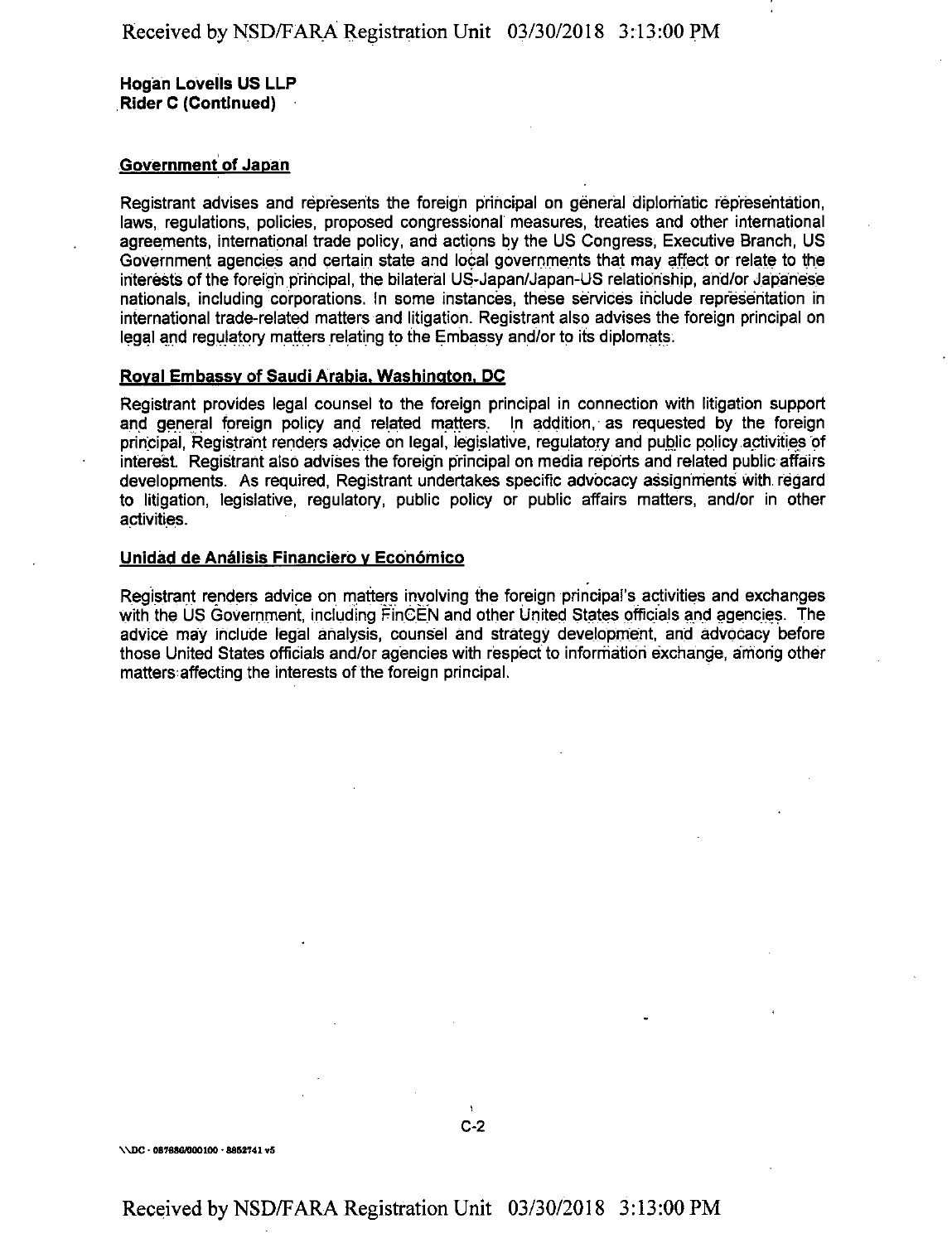### **Supplemental Statement of Hogan Lovells US LLP for Period Ended February 28, 2018**

 $\mathbf{I}$ 

#### Rider D

#### **Response to Question 12**

#### Embassy of the Hashemite Kingdom of Jordan

No political activities.

#### Georgian Oil and Gas Corporation

Registrant's activities include meetings and communications with current US Government officials, including Members of Congress and their staff, and media representatives, on behalf of the foreign principal regarding: (1) agreements to exploit and/or develop oil; gas and mineral reserves, and (2) a contract dispute between the foreign principal and a private entity.

The following chart represents contacts undertaken on behalf of this foreign principal.

| Date     | Contact Person                                                         | <b>Title</b>                                                                             | <b>Type of Contact.</b> | <b>Matter Discussed</b> |
|----------|------------------------------------------------------------------------|------------------------------------------------------------------------------------------|-------------------------|-------------------------|
| 10/8/17  | Don Bergin                                                             | Counsel for National Security<br>Affairs, Office of Senator<br>John Cornyn               | Telephone               | See above.              |
| 11/09/17 | <b>Craig Roberts</b>                                                   | Chief of Staff, Office of<br>Congressman John Shimkus                                    | E-mail                  | See above.              |
| 11/13/17 | Alex Wong                                                              | Foreign Policy Advisor and<br>General Counsel, Office of<br><b>Senator Tom Cotton</b>    | E-mail                  | See above.              |
| 11/14/17 | Luke Murry                                                             | National Security Advisor<br>Office of Majority Leader<br>Kevin McCarthy                 | Meeting                 | See above.              |
| 11/14/17 | Jeffrey Dressler                                                       | National Security Advisor,<br>Office of Speaker Paul Ryan                                | Meeting                 | See above.              |
| 11/14/17 | Dana Rohrabacher                                                       | Member, US Congress                                                                      | Meeting                 | See above.              |
| 11/15/17 | Michael Gallagher                                                      | Member, US Congress                                                                      | Meeting                 | See above.              |
| 11/15/17 | Annie Caputo                                                           | Senior Policy Advisor, Senate<br>Committee on Environment<br>and Public Works            | Telephone               | See above.              |
| 11/16/17 | <b>Ben Purser</b>                                                      | Professional Staff Member,<br>Senate Committee on<br>Foreign Relations.                  | Meeting                 | See above.              |
| 11/16/17 | Don Bergin                                                             | <b>Counsel for National Security</b><br>Affairs, Office of Senator<br>John Cornyn        | E-mail                  | See above.              |
| 11/27/17 | Andrea Thompson                                                        | National Security Adviser,<br>Office of US Vice President<br><b>Mike Pence</b>           | E-mail                  | See above.              |
| 11/29/17 | <b>Brian Babin</b><br>Markwayne Mullin<br>Pete Olson<br><b>Ted Poe</b> | Member, US Congress<br>Member, US Congress<br>Member, US Congress<br>Member, US Congress | Meeting                 | See above.              |
| 11/29/17 | <b>Matt Rimkunas</b>                                                   | Legislative Director, Office of<br>Senator Lindsey Graham                                | E-mail                  | See above.              |

D-1

\\DC • 087686/000100 • 6862741 v6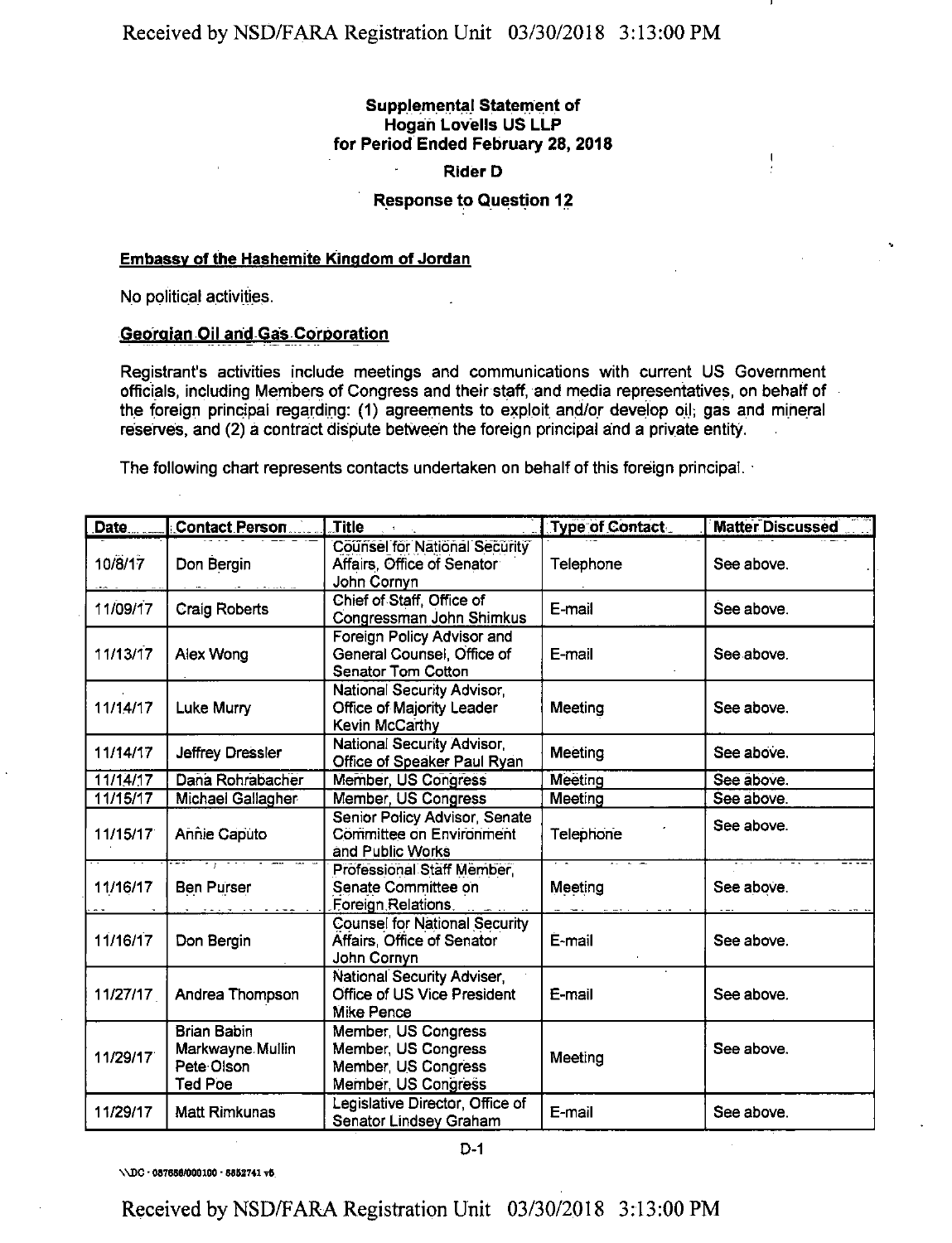$\frac{1}{2}$ 

**Hogan Lovells US LLP Rider D (Continued)**

|           | Date Contact Person   | Title <b>Communication</b>                                                        | Type of Contact Matter Discussed |            |
|-----------|-----------------------|-----------------------------------------------------------------------------------|----------------------------------|------------|
| 11/29/17  | Don Bergin            | Counsel for National Security<br>Affairs, Office of Senator<br>John Cornyn        | E-mail                           | See above. |
| 12/01/17  | Markwayne Mullin      | Member, US Congress                                                               | E-mail                           | See above  |
| 12/06/17  | Pete Sessions         | Member, US Congress                                                               | Meeting                          | Sée above. |
| 12/07/17  | Ryan Ethington        | Legislative Director, Office of<br>Congressman Pete Sessions                      | E-mail                           | Sée above. |
| 12/13/17  | Theodore Yoho         | Member, US Congress                                                               | Meeting                          | See above. |
| 12/13/17  | Don Bergin            | <b>Counsel for National Security</b><br>Affairs, Office of Senator<br>John Cornyn | E-mail                           | See above. |
| 12/13/17  | Ryan Ethington        | Legislative Director, Office of<br>Congressman Pete Sessions.                     | E-mail                           | See above. |
| 12/14/17  | Jöhn Shimküs          | Member, US Congress                                                               | Meeting                          | See above. |
| 12/28/17  | Pete Sessions         | Member, US Congress                                                               | Telephone                        | Sée above. |
| 01/08/18  | Don Bergin            | Counsel for National Security<br>Affairs, Office of Senator<br>John Cornyn        | E-mail                           | See above. |
| 0.1/09/18 | Gina Foote            | Chief of Staff, Office of<br>Congressman Ted Poe                                  | E-mail                           | See above. |
| 01/16/18  | Ken Stier             | Freelance Journalist                                                              | Telephone                        | See above. |
| 01/18/18  | Don Bergin            | Counsel for National Security<br>Affairs, Office of Senator<br>John Cornyn        | E-mail                           | See above. |
| 01/18/18  | Gina Foote            | Chief of Staff, Office of<br>Congressman Ted Poe                                  | E-mail                           | See above. |
| 01/18/18  | Amy Porter            | Chief of Staff, Office of<br>Congressman Ed Royce                                 | E-mail                           | See above. |
| 01/18/18  | Ryan Ethington        | Legislative Director, Office of<br><b>Congressman Pete Sessions</b>               | E-mail                           | See above. |
| 01/18/18  | <b>Richard Dykema</b> | Chief of Staff, Office of<br>Congressman Dana<br>Rohrabacher                      | E-mail                           | See above. |
| 0.1/19/18 | Matt Rimkunas         | Legislative Director, Office of<br>Senator Lindsey Graham                         | E-mail                           | See above. |
| 01/23/18  | Naz Durakoglu         | Foreign Policy Advisor, Office<br>of Senator Jeanne Shaheen                       | E-mail                           | See above. |
| 01/23/18  | Damian Murphy         | Senior Professional Staff<br>Member, Senate Foreign<br>Relations Committee        | E-mail                           | See above. |
| 01/24/18  | Matt Rimkunas         | Legislative Director, Office of<br>Senator Lindsey Graham                         | Telephone                        | See above. |

### **Government of Antiaua and Barbuda**

No political activities.

\\DC• 087686/000100 • 8862741 v6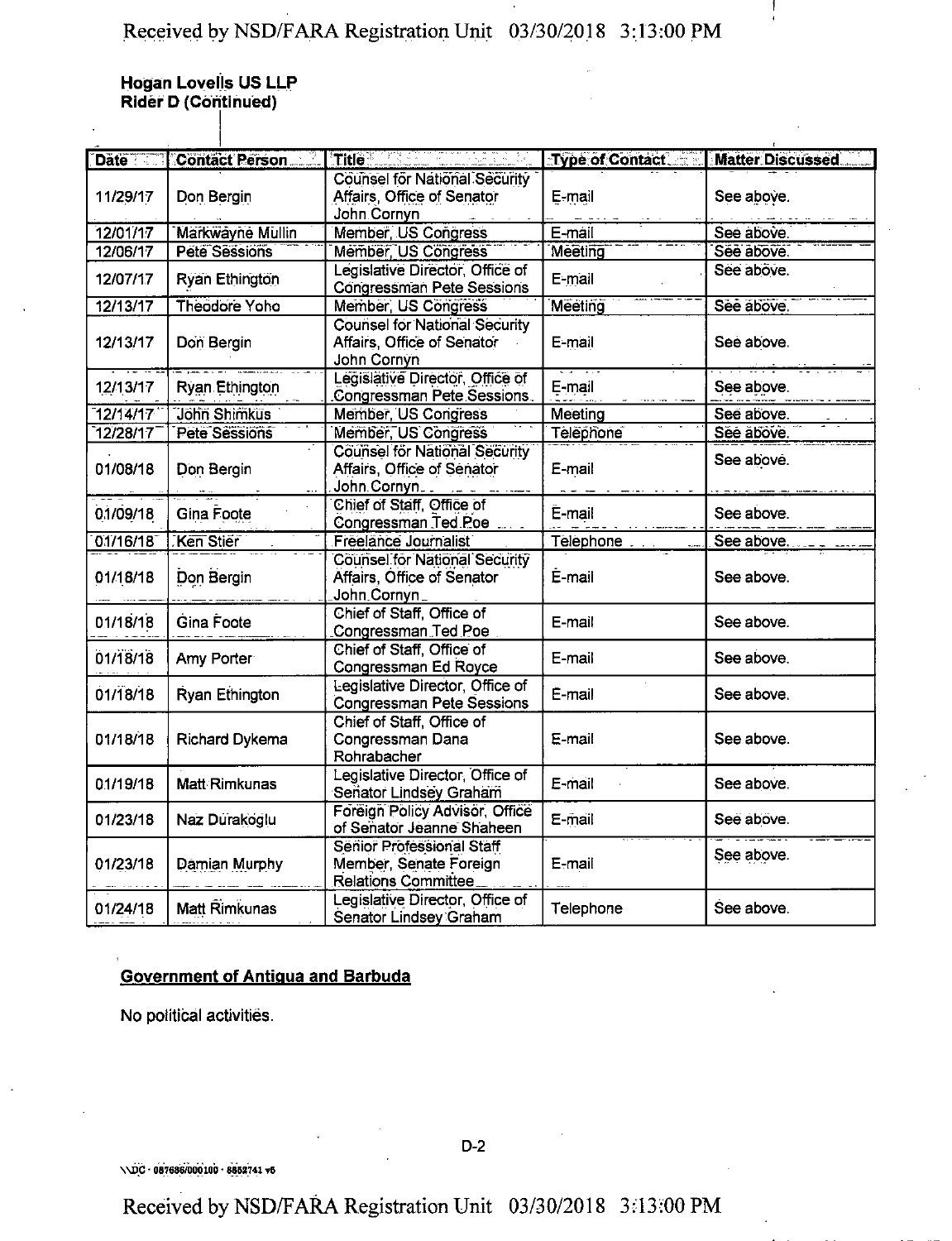**Hogan Lovells US LLP Rider D (Continued)**

#### **Government of the Bolivarian Republic of Venezuela**

Registrant had a meeting with the Solicitor General's Office on behalf of the foreign principal concerning the Supreme Court's February 19, 2016 order requesting the views of the United States on the pending certiorari petitions in the Helmerich & Payne litigation. The meeting included other agency officials as well, at the Solicitor General's discretion. Oh May 1, 2017, the United States Supreme Court ruled unanimously for the foreign principal concerning the appropriate pleading standard under the Foreign Sovereign Immunities Act and remanded the case to the United States Court of Appeals for the District of Columbia Circuit (the "DC Circuit") for further proceedings consistent with the Court's order. Oh October 31, 2017, the DC Circuit invited the United States to submit its views on the issues presented by the Supreme Court's remand. On December 13, 2017, Registrant had another meeting with the Solicitor General's Office and with personnel from the Civil Division of the United States Department of Justice concerning the DC Circuit's October 31 order. The February 2016 and December 2017 meetings with the Solicitor General's Office and other Justice Department personnel, as well as subsequent follow-up communications with the Solicitor General or other agency officials taken in the course ofthe Heimerich & Payne litigation, have been limited to the respective interests of the United States and the foreign principal in the litigation: the scope of foreign sovereign immunity under the Foreign Sovereign Immunities Act, and other legally related issues. While we believe that contacts with US Government officials regarding the aforementioned litigation qualify for the exemption under FARA section 613(g) for "persons qualified to practice law," we nevertheless have submitted FARA registration in case the nature of such contacts might be deemed to exceed the scope of the exemption.

The following chart reflects contacts undertaken on behalf of this principal.

الدائد الطائف

| <b>Date</b> | <b>Contact Person</b>                                                                                                                                                                                 | $\sqrt{ }$ Title $\sqrt{ }$                                                                                                                                                                                         | <b>Example: Type:of Contact</b> | Matter Discussed |
|-------------|-------------------------------------------------------------------------------------------------------------------------------------------------------------------------------------------------------|---------------------------------------------------------------------------------------------------------------------------------------------------------------------------------------------------------------------|---------------------------------|------------------|
| 12/13/17    | Edwin Kneedler,<br>Zachary Tripp, Lewis<br>Yelin and others in<br>the Office of the<br>Solicitor General and<br>on the Appellate<br>Staff of the Civil<br>Division of the<br>Department of<br>Justice | Edwin Kneedler, Deputy<br>United States Solicitor<br>General, Zachary Tripp,<br>Assistant to the Solicitor<br>General: Lewis Yelin,<br>Attorney, Appellate Staff of<br>the Civil Division, Department<br>of Justice | Meeting                         | See above.       |

<u> 1988 - Alexandr Alexandr III, martxa</u>

#### **Government of the Commonwealth of The Bahamas**

No political activities.

\\DC ■ 087686/000100 - 8852741 v5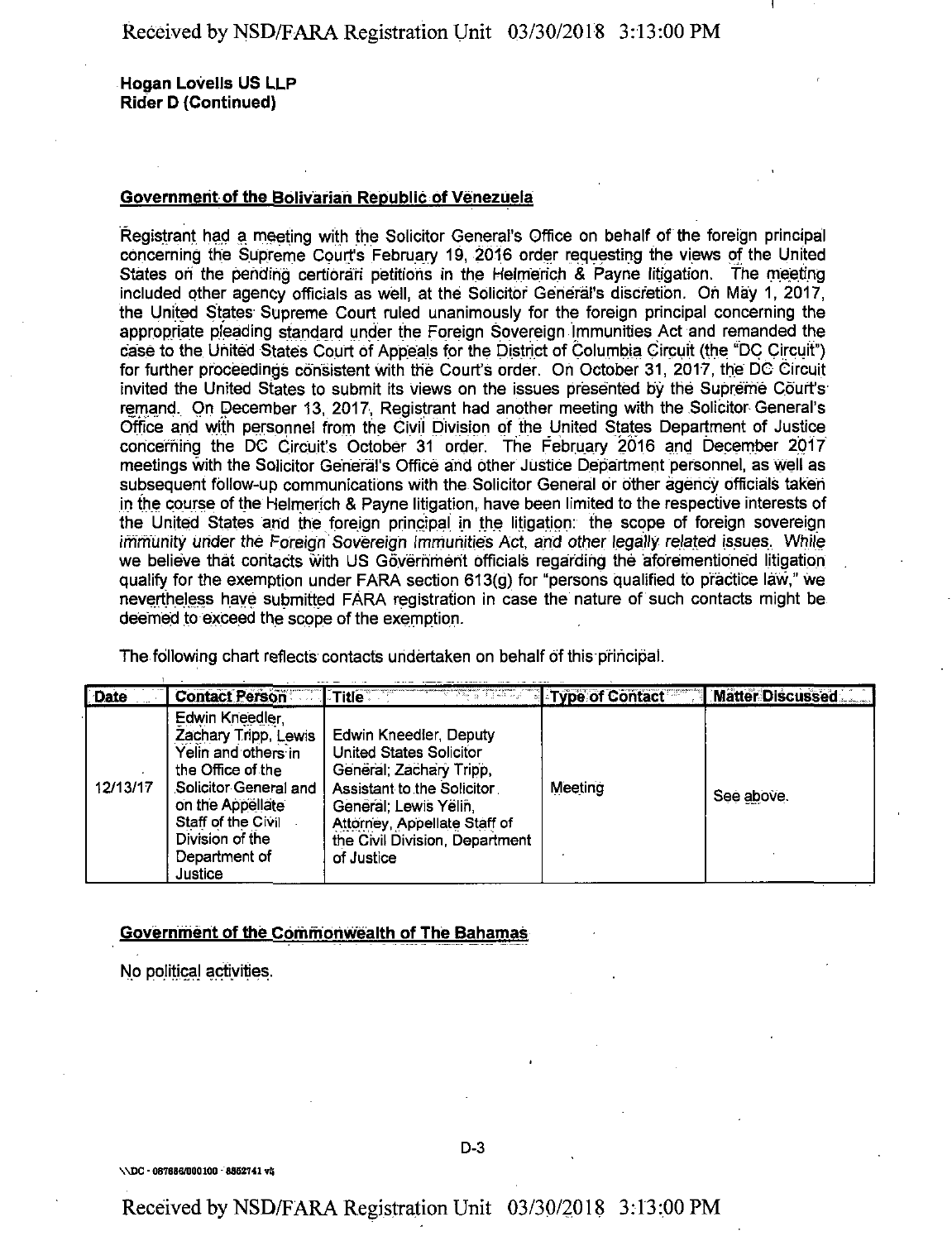**Hogan Lovells US LLP Rider D (Continued)**

#### **Government of Japan**

Registrant's activities include communications with current and/or former Executive Branch officials, members of the US Senate, House; of Representatives, District of Columbia City Council, and/or their staffs on behalf of the foreign principal relating to general diplomatic representation, laws, regulations, policies, proposed congressional measures, treaties arid other international agreements, international trade policy, congressional staff travel to Japan pursuant to the Mutual Educational and Cultural Exchange Act (MECEA), and actions by the US Congress, Executive Branch, US Government agencies and certain state and local governments that may affect or relate to the interests bf the foreign principal, the bilateral US-Japan/Japan-US relationship, and/or Japanese nationals, including corporations. Also, the activities may include communications with representatives of various media on behalf of the foreign principal relating to the aforementioned matters.

The following chart reflects contacts undertaken with respect to activities of the US Congress or the US Government that related to: Japan; the US-Japan/Japan-US relationship; and congressional measures and other congressional activity in the  $115<sup>th</sup>$  Congress of possible interest to the Government of Japan.

| <b>Date</b> | <b>Contact Person</b>                      | Title <b>The Community</b>                                                                                                             | <b>Type of Contact</b> | <b>Mätter Discussed</b> |
|-------------|--------------------------------------------|----------------------------------------------------------------------------------------------------------------------------------------|------------------------|-------------------------|
| 10/27/17    | Dan Silverberg                             | <b>National Security Advisor</b><br>House Minority Whip Steny<br>Hoyer                                                                 | Meeting                | See above.              |
| 12/07/17    | <b>Joe Kristol</b><br><b>Eddie Linczer</b> | Legislative Director, Office of<br>Senator Tom Cotton; Eddie<br>Linczer, Legislative<br>Correspondent, Office of<br>Senator Tom Cotton | Meeting                | See above.              |
| 12/08/17    | <b>Dick Meltzer</b>                        | Policy Director, US House of<br>Representatives Leader<br>Nancy Pelosi                                                                 | E-mail                 | See above.              |
| 12/09/17    | <b>Dick Meltzer</b>                        | Policy Director, US House Of<br>Representatives Leader<br><b>Nancy Pelosi</b>                                                          | E-mail                 | See above.              |
| 12/10/17    | <b>Dick Meltzer</b>                        | Policy Director, US House Of<br>Représentativés Leader<br><b>Nancy Pelosi</b>                                                          | E-mail                 | See above.              |
| 12/21/17    | Zach Silberman                             | Legislative Assistant, Office of<br>Congressman Adam Kinzinger                                                                         | Meeting                | See above.              |
| 12/21/17    | <b>Dick Meltzer</b>                        | Policy Director, US House Of<br>Representatives Leader<br>Nancy Pelosi                                                                 | E-mail                 | See above.              |
| 12/22/17    | <b>Dick Meltzer</b>                        | Policy Director, US House Of<br>Representatives Leader<br>Nancy Pelosi                                                                 | E-mail                 | See above.              |
| 01/15/18    | <b>Tyler Threadgill</b>                    | Chief of Staff, Congressman<br>Kustoff                                                                                                 | Discussion             | See above.              |
| 02/02/18    | Will Ruder                                 | Legislative Director, Senator<br>Jerry Moran                                                                                           | Meeting                | See above.              |
| 02/20/18    | Matt Mulder                                | Senior Aide, Congressman<br>Patrick McHenry Patrick Patrick                                                                            | Meeting                | See above.              |

\\DC • 087686/000100 - 8662741 v6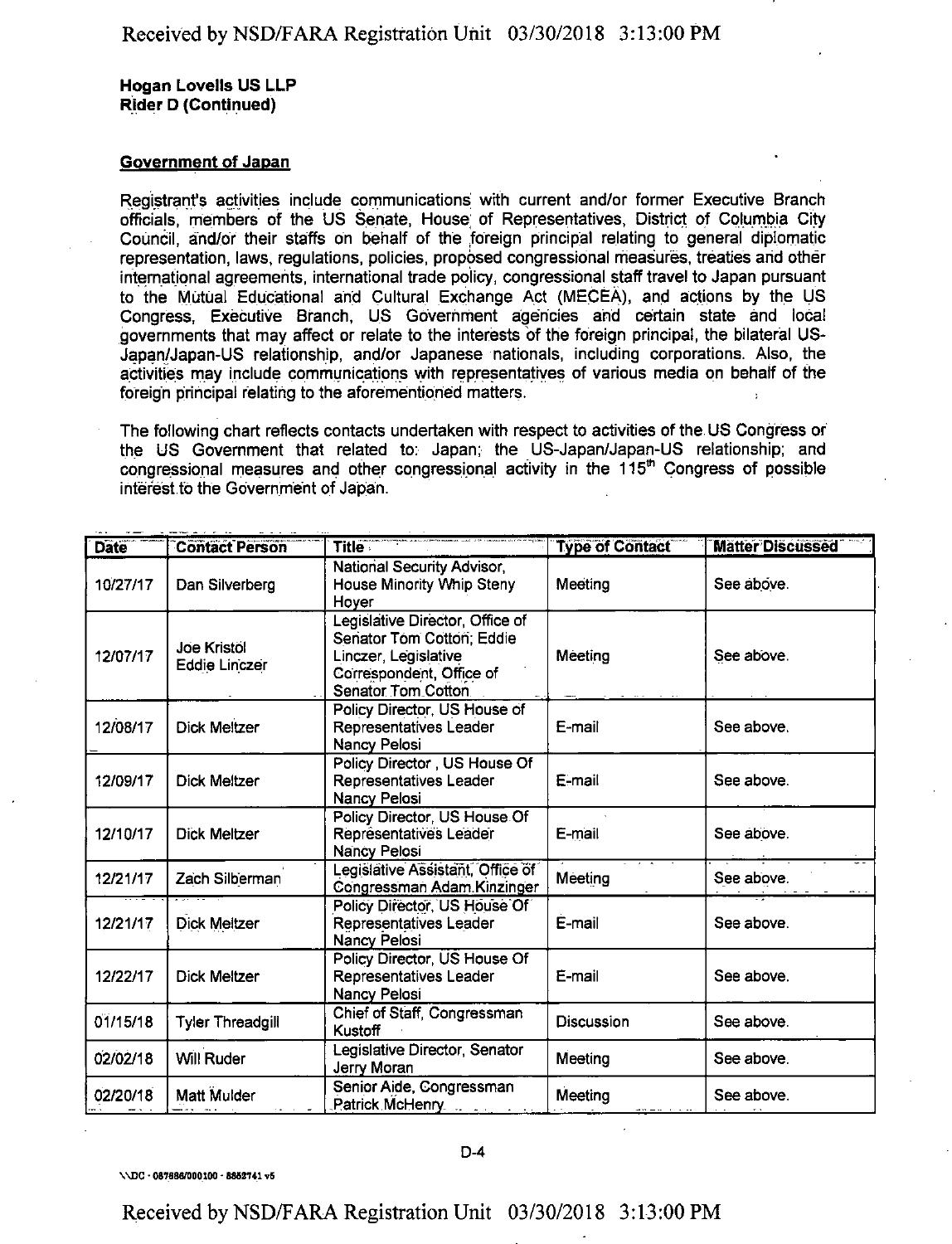#### **Hogan Lovells US LLP Rider D (Continued)**

| Date     | Contact Person      | $\blacksquare$ Title $\square$                                            | <b>Type of Contact</b> | - - - - -<br><b>Matter Discussed</b> |
|----------|---------------------|---------------------------------------------------------------------------|------------------------|--------------------------------------|
| 02/21/18 | <b>Geoff Antell</b> | Staff Member, Speaker of the<br>US House of Representatives<br>Paul Ryan. | Meeting                | See above.                           |
| 02/27/18 | Robert Cogan        | Chief of Staff<br>Congresswoman Diane Black                               | Meeting                | See above.                           |
| 02/27/18 | Lawson Kluttz       | Department of Commerce.<br>Legislative Affairs                            | Meeting                | See above.                           |

#### **Roval Embassy of Saudi Arabia. Washington. DC**

Registrant's activities include litigation support and specific advocacy assignments with regard to US Government officials, Members of Congress and their staffs, representatives of media organizations and/or other individuals involved in legislative, regulatory, public policy or public affairs matters, and/or in other activities of interest to the foreign principal, including economic reforms (e.g., Vision2030), Middle East regional security issues, counter-terrorism, sanctions, release of Congressional and other public documents related to the Kingdom of Saudi Arabia, and related issues. The activities also include scheduling meetings related to the foregoing.

The following chart represents political activities undertaken on behalf of this foreign principal.

| Date     | <b>Contact Person</b>                                                  | <b>Title</b>                                                                                      | <b>Type of Contact</b> | <b>Matter Discussed</b> |
|----------|------------------------------------------------------------------------|---------------------------------------------------------------------------------------------------|------------------------|-------------------------|
| 09/06/17 | Matt Taylor                                                            | Air Force Fellow, Office of<br>Senator Thad Cochran                                               | E-mail                 | See above.              |
| 09/06/17 | <b>Bobby Zarate</b>                                                    | Senior Foreign Policy<br>Advisor, Office of Senator<br>Marco Rubio                                | E-mail                 | See above.              |
| 09/06/17 | Logan Skarphol                                                         | Legislative Aide, Office of<br>Senator John Hoeven                                                | E-mail                 | See above.              |
| 09/06/17 | Hanz Heinrichs                                                         | National Security Advisor,<br>Office of Senator Richard<br>Shelby                                 | E-mail                 | See above.              |
| 09/06/17 | Nathan Bergerbest                                                      | Deputy Chief of Staff, Office<br>of Senator Lisa Murkowski                                        | E-mail                 | See above.              |
| 10/03/17 | Tim Lenderking                                                         | <b>Deputy Assistant Secretary</b><br>for Arabian Affairs in the Near<br>East, Department of State | Telephone              | See above.              |
| 10/04/17 | Richard Burr<br>Mark Warner                                            | Senator, US Senate<br>Senator, US Senate                                                          | Meeting                | See above.              |
| 10/05/17 | Elizabeth O'Bagy                                                       | Legislative Assistant, Foreign<br>Affairs, Office of Senator<br>John McCain                       | Meeting                | See above.              |
| 10/17/17 | Michael Mansour                                                        | Legislative Director,<br>Representative Kinzinger                                                 | Meeting                | See above.              |
| 10/18/17 | Lindsey Graham<br>Chris Murphy<br><b>James Risch</b><br>Jeanne Shaheen | Senator, US Senate<br>Senator, US Senate<br>Senator, US Senate<br>Senator, US Senate              | Dinner                 | See above.              |

**D-5**

VUC • 087686/000100 • 88B2741 v5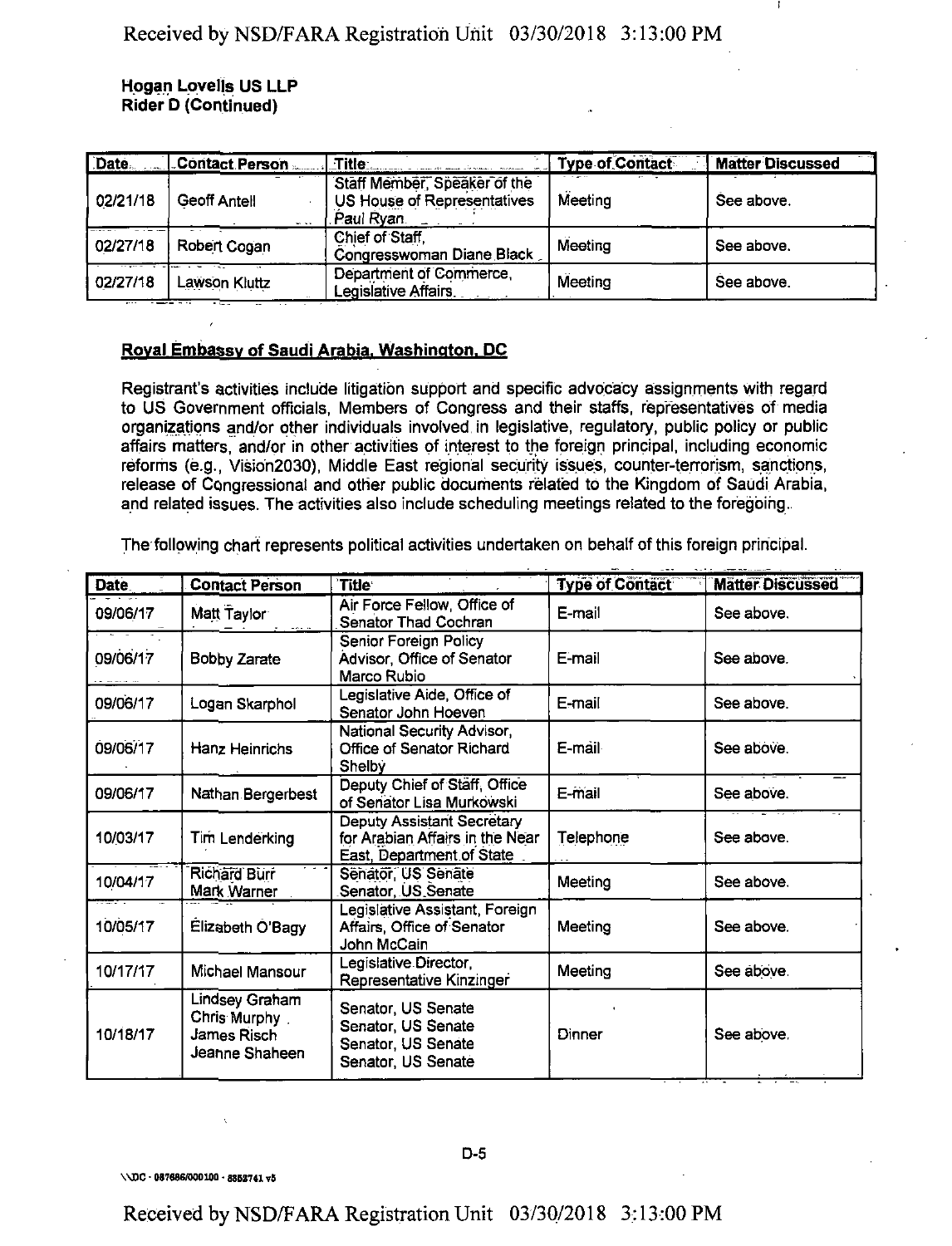**Hogan Lovells US LLP Rider D (Continued)**

 $\bar{\bar{z}}$ 

| <b>Date</b> | <b>Contact Person</b>                                                                                                                            | $\frac{1}{1-\epsilon} \left( \frac{1}{1-\epsilon} \right)^{\frac{1}{2}} \left( \frac{1}{1-\epsilon} \right)^{\frac{1}{2}} \left( \frac{1}{1-\epsilon} \right)^{\frac{1}{2}} \left( \frac{1}{1-\epsilon} \right)^{\frac{1}{2}} \left( \frac{1}{1-\epsilon} \right)^{\frac{1}{2}} \left( \frac{1}{1-\epsilon} \right)^{\frac{1}{2}} \left( \frac{1}{1-\epsilon} \right)^{\frac{1}{2}} \left( \frac{1}{1-\epsilon} \right)^{\frac{1}{2}} \left( \frac{1}{1-\epsilon} \right)^{\frac{1}{2}} \left( \frac{1}{1-\epsilon} \$<br><b>Title</b> | <b>Type of Contact</b> | <b>Matter Discussed</b> |
|-------------|--------------------------------------------------------------------------------------------------------------------------------------------------|----------------------------------------------------------------------------------------------------------------------------------------------------------------------------------------------------------------------------------------------------------------------------------------------------------------------------------------------------------------------------------------------------------------------------------------------------------------------------------------------------------------------------------------|------------------------|-------------------------|
| 10/19/17    | Matt Kellogg                                                                                                                                     | <b>Deputy Assistant Secretary</b><br>for Banking and Finance,<br>Office of Legislative Affairs,<br>US Treasury                                                                                                                                                                                                                                                                                                                                                                                                                         | Meeting                | See above.              |
| 10/27/17    | Dan Silverberg                                                                                                                                   | National Security Advisor,<br>House Minority Whip Steny<br>Hoyer                                                                                                                                                                                                                                                                                                                                                                                                                                                                       | Meeting                | See above.              |
| 10/29/17    | John Godfrey                                                                                                                                     | <b>Counselor for Political Affairs,</b><br>US Embassy in Saudi Arabia                                                                                                                                                                                                                                                                                                                                                                                                                                                                  | Telephone              | See above.              |
| 11/02/17    | Jen Stewart                                                                                                                                      | Staff Director, House Armed<br><b>Services Committee</b>                                                                                                                                                                                                                                                                                                                                                                                                                                                                               | E-mail                 | See above.              |
| 11/06/17    | <b>Stoney Burke</b><br><b>Richard Burr</b><br>Michael Gallagher<br><b>Lindsey Graham</b><br><b>Tom Hawkins</b><br>Elizabeth O'Bagy<br>John Sandy | Chief of Staff, Office of<br>Congressman Will Hurd<br>Senator, U.S Senate<br>Member, US Congress<br>Senator, US Senate<br>National Security Advisor,<br>Office of the Senate Majority<br>Leader Mitch McConnell<br>Legislative Assistant, Office<br>of Senator John McCain<br>Chief of Staff, Office of<br>Senator James Risch                                                                                                                                                                                                         | E-mail                 | See above.              |
| 11/13/17    | Josh Cohen                                                                                                                                       | Legislative Assistant, Office<br>of Congressman Ted Deutch                                                                                                                                                                                                                                                                                                                                                                                                                                                                             | E-mail                 | See above.              |
| 11/13/17    | Zach Silberman                                                                                                                                   | Legislative Assistant, Office<br>of Congressman Adam<br>Kinzinger                                                                                                                                                                                                                                                                                                                                                                                                                                                                      | E-mail                 | See above.              |
| 11/13/17    | Omri Rahmil                                                                                                                                      | Policy Advisor, Office of<br>Congressman Peter Roskam                                                                                                                                                                                                                                                                                                                                                                                                                                                                                  | E-mail                 | See above.              |
| 11/22/17    | Lindsey Graham                                                                                                                                   | Senator, US Senate                                                                                                                                                                                                                                                                                                                                                                                                                                                                                                                     | Telephone              | See above.              |
| 11/22/17    | John Sandy                                                                                                                                       | Chief of Staff, Office of<br>Senator James Risch                                                                                                                                                                                                                                                                                                                                                                                                                                                                                       | E-mail                 | See above.              |
| 11/22/17    | Michael Gallagher                                                                                                                                | Member, US Congress.                                                                                                                                                                                                                                                                                                                                                                                                                                                                                                                   | Telephone              | See above.              |
| 12/06/17    | Dan Silverberg                                                                                                                                   | National Security Advisor,<br><b>House Minority Whip Steny</b><br>Hover                                                                                                                                                                                                                                                                                                                                                                                                                                                                | <b>Discussion</b>      | See above.              |
| 12/14/17    | Lindsey Graham                                                                                                                                   | Senator, US Senate                                                                                                                                                                                                                                                                                                                                                                                                                                                                                                                     | Meeting                | See above.              |
| 12/18/17    | Robert Karem                                                                                                                                     | <b>Assistant Secretary of</b><br>Defense, US Department of<br>Defense                                                                                                                                                                                                                                                                                                                                                                                                                                                                  | Meeting                | See above.              |
| 12/20/17    | Dan Silverberg                                                                                                                                   | National Security Advisor,<br>House Minority Whip Steny<br>Hoyer                                                                                                                                                                                                                                                                                                                                                                                                                                                                       | Discussion             | See above.              |
| 12/21/17    | Zach Silberman                                                                                                                                   | Législative Assistant, Office<br>of Congressman Adam<br>Kinzinger_                                                                                                                                                                                                                                                                                                                                                                                                                                                                     | Meeting                | See above.              |
| 01/09/18    | Ed Markey                                                                                                                                        | Senator, US Senate                                                                                                                                                                                                                                                                                                                                                                                                                                                                                                                     | Telephone.             | See above               |
| 01/15/18    | Mark Warner                                                                                                                                      | Senator, US Senate                                                                                                                                                                                                                                                                                                                                                                                                                                                                                                                     | Mééting                | See above.              |
| 01/19/18    | <b>Dustin Cormick</b>                                                                                                                            | Chief of Staff, Representative<br><b>DeSantis</b>                                                                                                                                                                                                                                                                                                                                                                                                                                                                                      | Meeting                | See above.              |

\\DC - 087666/000100 • 8862741 v6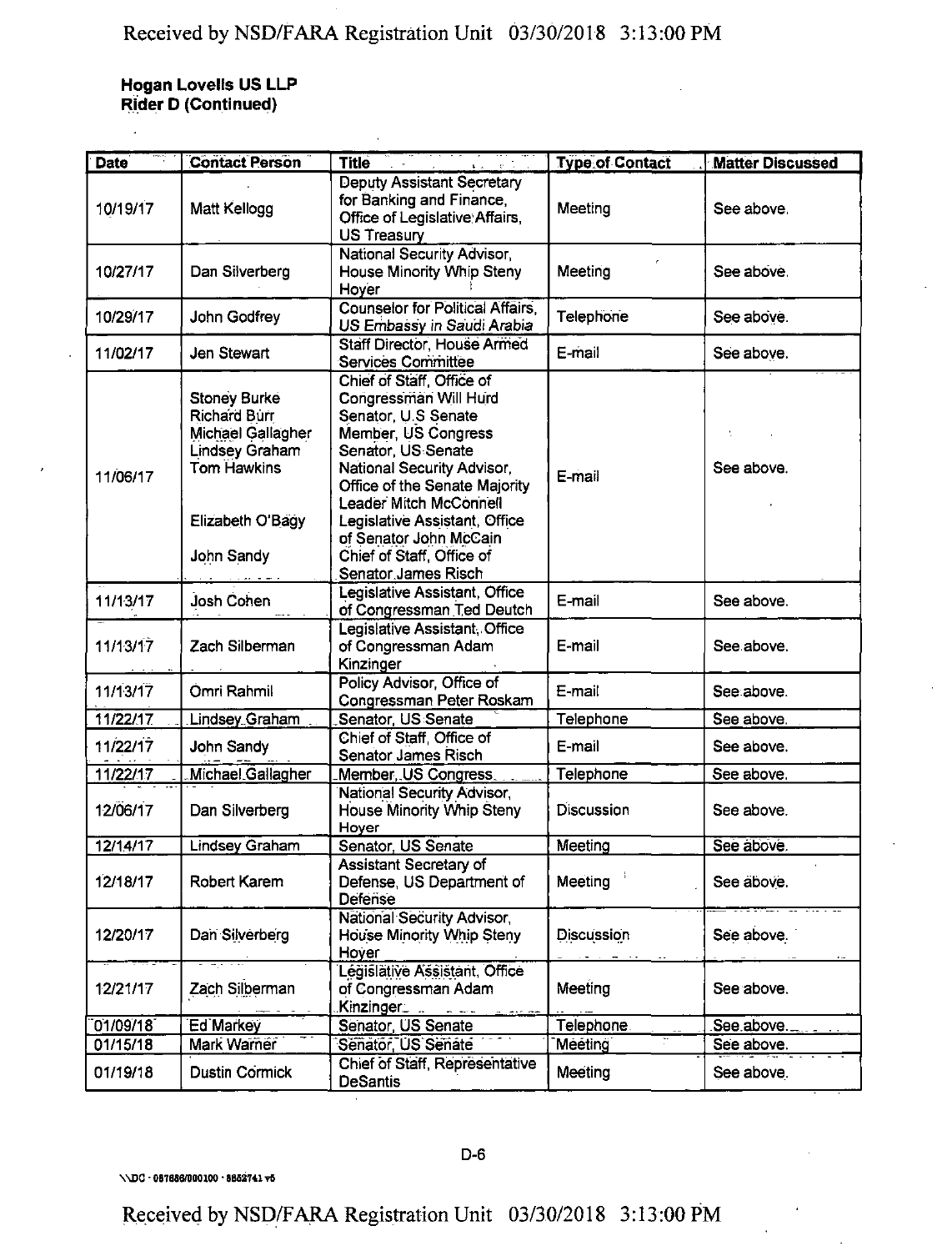**Hogan Lovells US LLF Rider D (Continued)**

| Date           | <b>Contact Person</b>   | <b>Title</b>                                                                                                   | <b>Type of Contact.</b> | <b>Matter Discussed</b> |
|----------------|-------------------------|----------------------------------------------------------------------------------------------------------------|-------------------------|-------------------------|
| 02/08/18       | Matt Kellogg            | Deputy Assistant Secretary<br>for Banking and Finance,<br>Office of Legislative Affairs,<br><b>US Treasury</b> | Discussion              | See above.              |
| 02/13/18       | Ed Royce                | Chairman, House Foreign<br><b>Affairs Committee</b>                                                            | Discussion              | See above.              |
| 02/14/18       | <b>Eric Trager</b>      | Professional Staff Member,<br>Senate Foreign Relations<br>Committee                                            | Telephone               | See above.              |
| 02/21/18       | Oren Adaki              | <b>Stäff Director, House</b><br>Subcommittee on Terrorism,<br>Nonproliferation, and Trade                      | Telephone               | See above.              |
| 02/23/18       | <b>Tim Lenderking</b>   | Deputy Assistant Secretary<br>for Arabian Affairs in the Near<br>East, Department of State                     | Telephone               | See above.              |
| 02/23/18       | Zach Hosford            | Senior Foreign Policy<br>Advisor, Office of Senator Ed<br>Markey                                               | Telephone.              | See above.              |
| 02/23/18       | Sophia Lalani           | Defense and Foreign Policy<br>Advisor, Office of Senator<br>Cory Booker                                        | Telephone               | See above.              |
| 02/26/18       | <b>Colleen Donnelly</b> | Legislative Assistant, Office<br>of Senator Jeff Flake                                                         | Telephone               | See above.              |
| 02/26/18       | Igor Khrestin           | Legislative Assistant<br>Office of Senator Cory<br>Gardner                                                     | Telephone               | See above.              |
| 02/26/18       | Sophia Lalani           | Defense and Foreign Policy<br>Advisor, Office of Senator<br>Cory Booker                                        | Telephone               | See above.              |
| 02/26/18       | Matt Klapper            | Chief of Staff, Office of<br>Senator Cory Booker                                                               | Telephone               | See above.              |
| 02/27/18       | <b>Eric Trager</b>      | Professional Staff Member,<br>Senate Foreign Relations<br>Committee.                                           | Telephone               | See above.              |
| 02/27/18       | <b>Bobby Zarate</b>     | Senior Foreign Policy<br>Advisor, Office of Senator<br>Marco Rubio                                             | E-mail                  | See above.              |
| 02/28/18       | Carol Foster            | Legislative Assistant,<br>Office of Senator Ron<br>Johnson                                                     | Telephone               | See above.              |
| 02/28/18       | <b>Tyler Brace</b>      | Legislative Assistant, Office<br>of Senator Rob Portman                                                        | Telephone               | See above.              |
| 02/28/18       | <b>Tim Lenderking</b>   | Deputy Assistant Secretary<br>for Arabian Affairs in the Near<br>East, Department of State.                    | Telephone               | See above.              |
| $02/28/18^{-}$ | Märk Wärner             | Señator, US Senate                                                                                             | Meeting                 | See above.              |

## Unidad de Análisis Financiero y Económico (UAFE)

No political activities.

\\DC - 087686/000100 - 8862741 vS

Received by NSD/FARA Registration Unit 03/30/2018 3:13:00PM

D-7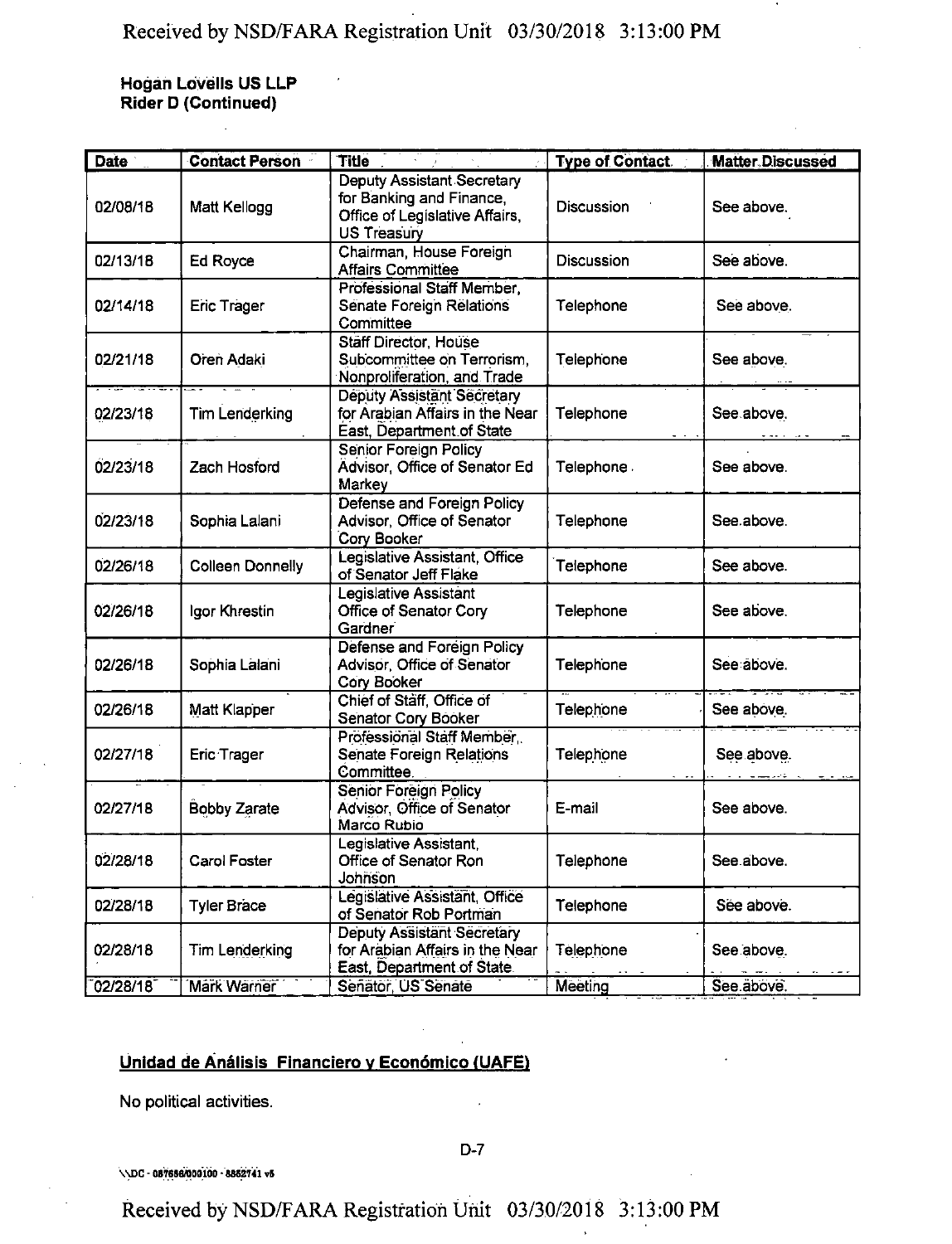J.

## **Supplemental Statement of Hogan Lovells US LLP for Period Ended February 28, 2018 Rider E Response to Question 14(a)**

|                                                                                                                                                                                |             | <b>Fees andOther</b>                                                |
|--------------------------------------------------------------------------------------------------------------------------------------------------------------------------------|-------------|---------------------------------------------------------------------|
| From Whom                                                                                                                                                                      | <b>Date</b> | Charges.                                                            |
| <b>Embassy of the Hashemite</b>                                                                                                                                                | 10/17/17    | 8,578.00<br>\$                                                      |
| Kingdom of Jordan                                                                                                                                                              | 10/17/17    | 83,123.75<br>\$                                                     |
|                                                                                                                                                                                | 10/17/17    | \$<br>32.764.25                                                     |
|                                                                                                                                                                                | 11/16/17    | \$<br>1,239.40                                                      |
|                                                                                                                                                                                | 12/21/17    | \$<br>23,995.05                                                     |
|                                                                                                                                                                                | Total       | 3<br>149,700.45<br>$\overline{\pi}$                                 |
|                                                                                                                                                                                |             |                                                                     |
| <b>Georgian Oil and Gas Coporation</b>                                                                                                                                         | 2/26/18     | \$<br>5,650.00                                                      |
|                                                                                                                                                                                | 2/26/18     | 29,816.00<br>\$<br>\$                                               |
|                                                                                                                                                                                | 2/26/18     | 13,475.18                                                           |
|                                                                                                                                                                                | 2/26/18     | \$<br>28,280.00                                                     |
|                                                                                                                                                                                | Total       | $\overline{\boldsymbol{\mathsf{s}}}$<br>77,221.18<br>$\overline{2}$ |
|                                                                                                                                                                                |             |                                                                     |
| <b>Government of Antigua and Barbuda</b>                                                                                                                                       | 12/22/17    | \$<br>15,389.50                                                     |
|                                                                                                                                                                                | Total       | 15,389.50<br>$\mathbf{\underline{1}}$                               |
| <b>Government of the Bolivarian</b>                                                                                                                                            | 10/10/17    | \$<br>317.00                                                        |
| <b>Republic of Venezuela</b>                                                                                                                                                   | 10/10/17    | 22,075.64                                                           |
|                                                                                                                                                                                | Total       | 22,392.64<br>$\overline{\mathbf{z}}$                                |
|                                                                                                                                                                                |             |                                                                     |
|                                                                                                                                                                                |             |                                                                     |
|                                                                                                                                                                                |             |                                                                     |
|                                                                                                                                                                                |             |                                                                     |
|                                                                                                                                                                                |             |                                                                     |
|                                                                                                                                                                                |             |                                                                     |
|                                                                                                                                                                                |             |                                                                     |
|                                                                                                                                                                                |             |                                                                     |
|                                                                                                                                                                                |             |                                                                     |
|                                                                                                                                                                                |             |                                                                     |
|                                                                                                                                                                                |             |                                                                     |
|                                                                                                                                                                                |             |                                                                     |
|                                                                                                                                                                                |             |                                                                     |
|                                                                                                                                                                                |             |                                                                     |
| $1/2$ None of the fees received during the period from this foreign principal were for services or activities requiring                                                        |             |                                                                     |
| registration under the Foreign Agents Registration Act.<br>2/ The majority of fees received during this period from this foreign principal were not for services or activities |             |                                                                     |
| requiring registration under the Foreign Agents Registration Act.                                                                                                              |             |                                                                     |
|                                                                                                                                                                                |             |                                                                     |
|                                                                                                                                                                                |             |                                                                     |

J.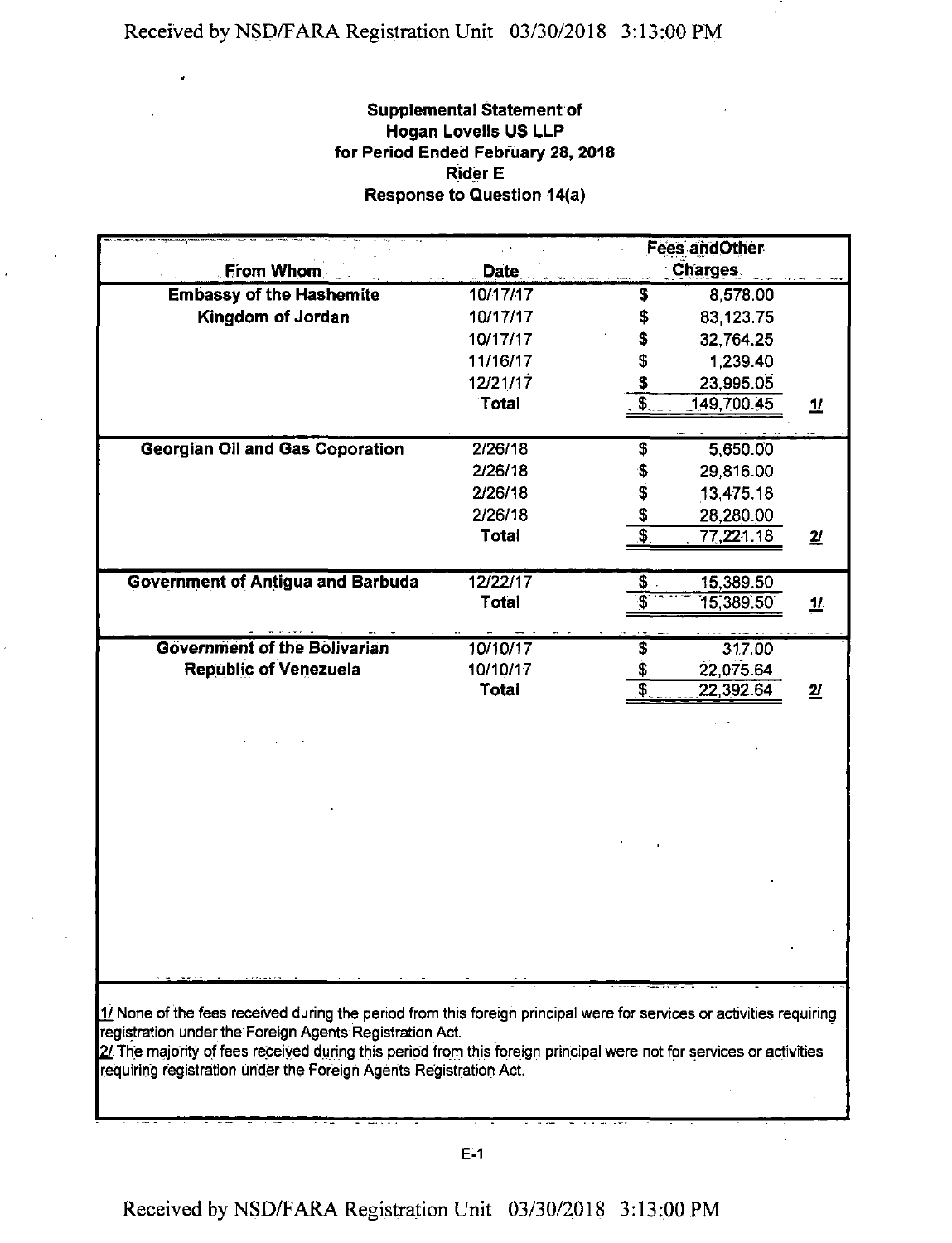## **Supplemental Statement of Hogan Lovells US LLP for Period Ended February 28, 2018 Rider E Response to Question 14(a)**

|                                                                                                                       |              |                                      | <b>Fees andOther</b> |                          |
|-----------------------------------------------------------------------------------------------------------------------|--------------|--------------------------------------|----------------------|--------------------------|
| From Whom                                                                                                             | <b>Date</b>  |                                      | <b>Charges</b>       |                          |
| <b>Government of the Commonwealth</b>                                                                                 | 09/22/17     | \$                                   | 6,250.00             |                          |
| of The Bahamas                                                                                                        | 09/22/17     | \$                                   | 1,387.50             |                          |
|                                                                                                                       | 11/03/17     | \$                                   | 23,996.77            |                          |
|                                                                                                                       | 11/03/17     | \$                                   | 1,641.00             |                          |
|                                                                                                                       | 11/03/17     | \$                                   | 3,110.00             |                          |
|                                                                                                                       | 11/03/17     | \$<br>\$                             | 6,250.00             |                          |
|                                                                                                                       | 11/03/17     |                                      | 1,568.00             |                          |
|                                                                                                                       | 01/24/18     | \$                                   | 3,642.50             |                          |
|                                                                                                                       | 01/24/18     | \$                                   | 6,250.00             |                          |
|                                                                                                                       | 01/24/18     |                                      | 6,537.50             |                          |
|                                                                                                                       | 01/24/18     |                                      | 740.00               |                          |
|                                                                                                                       | 01/24/18     | \$\$\$\$                             | 4,164.50             |                          |
|                                                                                                                       | 02/08/18     |                                      | 6,250.00             |                          |
|                                                                                                                       | <b>Total</b> |                                      | 71,787.77            | $\mathbf{\underline{1}}$ |
|                                                                                                                       |              |                                      |                      |                          |
| <b>Government of Japan</b>                                                                                            | 09/08/17     | $\overline{\boldsymbol{\mathsf{s}}}$ | 45,731.75            |                          |
|                                                                                                                       | 10/13/17     | \$                                   | 10,000.00            |                          |
|                                                                                                                       | 10/13/17     | \$                                   | 20,525.00            |                          |
|                                                                                                                       | 12/12/17     | \$                                   | 38,065.00            |                          |
|                                                                                                                       | 12/12/17     | \$                                   | 41,713.00            |                          |
|                                                                                                                       | 01/11/18     | \$                                   | 46,319.30            |                          |
|                                                                                                                       | 01/19/18     | \$                                   | 3,153.00             |                          |
|                                                                                                                       | 01/19/18     |                                      | 6,847.00             |                          |
|                                                                                                                       | <b>Total</b> | $\frac{\$}{\$}$                      | 212,354.05           | 2 <sub>l</sub>           |
|                                                                                                                       |              |                                      |                      |                          |
|                                                                                                                       |              |                                      |                      |                          |
|                                                                                                                       |              |                                      |                      |                          |
|                                                                                                                       |              |                                      |                      |                          |
|                                                                                                                       |              |                                      |                      |                          |
|                                                                                                                       |              |                                      |                      |                          |
|                                                                                                                       |              |                                      |                      |                          |
|                                                                                                                       |              |                                      |                      |                          |
|                                                                                                                       |              |                                      |                      |                          |
|                                                                                                                       |              |                                      |                      |                          |
|                                                                                                                       |              |                                      |                      |                          |
| 1/ None of the fees received during this period from this foreign principal were for services or activities requiring |              |                                      |                      |                          |
| registration under the Foreign Agents Registration Act.                                                               |              |                                      |                      |                          |
| 2/ The majority of the fees received during the period from this foreign principal were for services or activities    |              |                                      |                      |                          |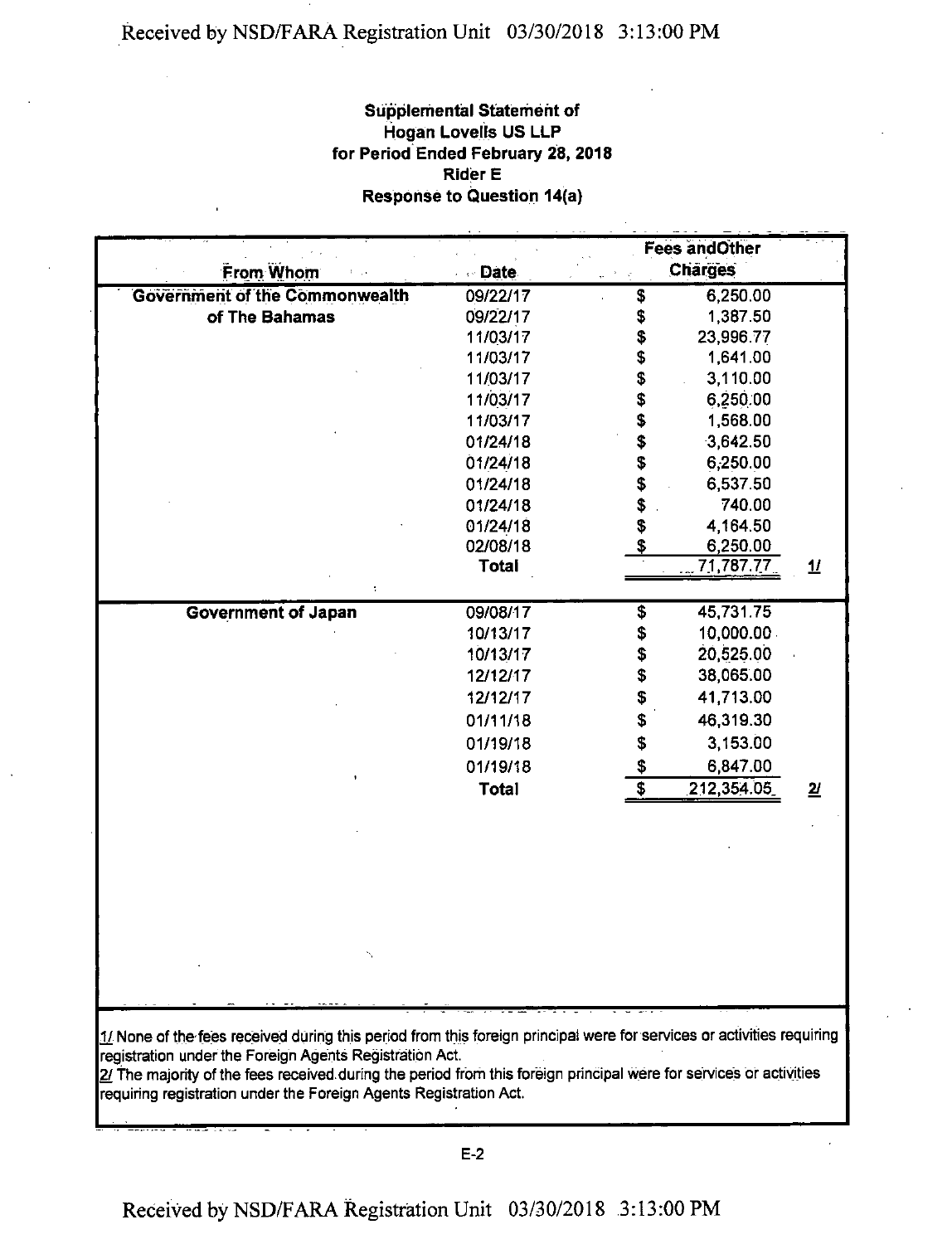#### **Supplemental Statement of Hogan Lovells US LLP for Period Ended February 28, 2018 Rider E Response to Question 14(a)**  $\frac{1}{4}$  .

| ψĐ<br>From Whom                                                                                                                                                                                 | Date         | <b>Fees and Other</b><br><b>Charges</b> |                          |
|-------------------------------------------------------------------------------------------------------------------------------------------------------------------------------------------------|--------------|-----------------------------------------|--------------------------|
| Royal Embassy of Saudi Arabia,<br>Washington, D.C.                                                                                                                                              | <b>Total</b> | 0.00<br>0.00                            | $\mathbf{\underline{u}}$ |
|                                                                                                                                                                                                 |              |                                         |                          |
| Unidad de Análisis                                                                                                                                                                              | 1/25/18      | \$<br>365,422.50                        |                          |
| Financiero y Económico                                                                                                                                                                          | Total        | \$<br>365,422.50                        | $\overline{\mathbf{z}}$  |
|                                                                                                                                                                                                 |              |                                         |                          |
|                                                                                                                                                                                                 |              |                                         |                          |
|                                                                                                                                                                                                 |              |                                         |                          |
|                                                                                                                                                                                                 |              |                                         |                          |
|                                                                                                                                                                                                 |              |                                         |                          |
|                                                                                                                                                                                                 |              |                                         |                          |
|                                                                                                                                                                                                 |              |                                         |                          |
|                                                                                                                                                                                                 |              |                                         |                          |
|                                                                                                                                                                                                 |              |                                         |                          |
|                                                                                                                                                                                                 |              |                                         |                          |
|                                                                                                                                                                                                 |              |                                         |                          |
|                                                                                                                                                                                                 |              |                                         |                          |
|                                                                                                                                                                                                 |              |                                         |                          |
|                                                                                                                                                                                                 |              |                                         |                          |
|                                                                                                                                                                                                 |              |                                         |                          |
|                                                                                                                                                                                                 |              |                                         |                          |
|                                                                                                                                                                                                 |              |                                         |                          |
|                                                                                                                                                                                                 |              |                                         |                          |
|                                                                                                                                                                                                 |              |                                         |                          |
| 1/ No fees were received during the period from this foreign principal.<br>2/ None of the fees received during the period from this foreign principal were for services or activities requiring |              |                                         |                          |
| registration under the Foreign Agents Registration Act.                                                                                                                                         |              |                                         |                          |
|                                                                                                                                                                                                 |              |                                         |                          |
|                                                                                                                                                                                                 |              |                                         |                          |

 $\ddot{\phantom{a}}$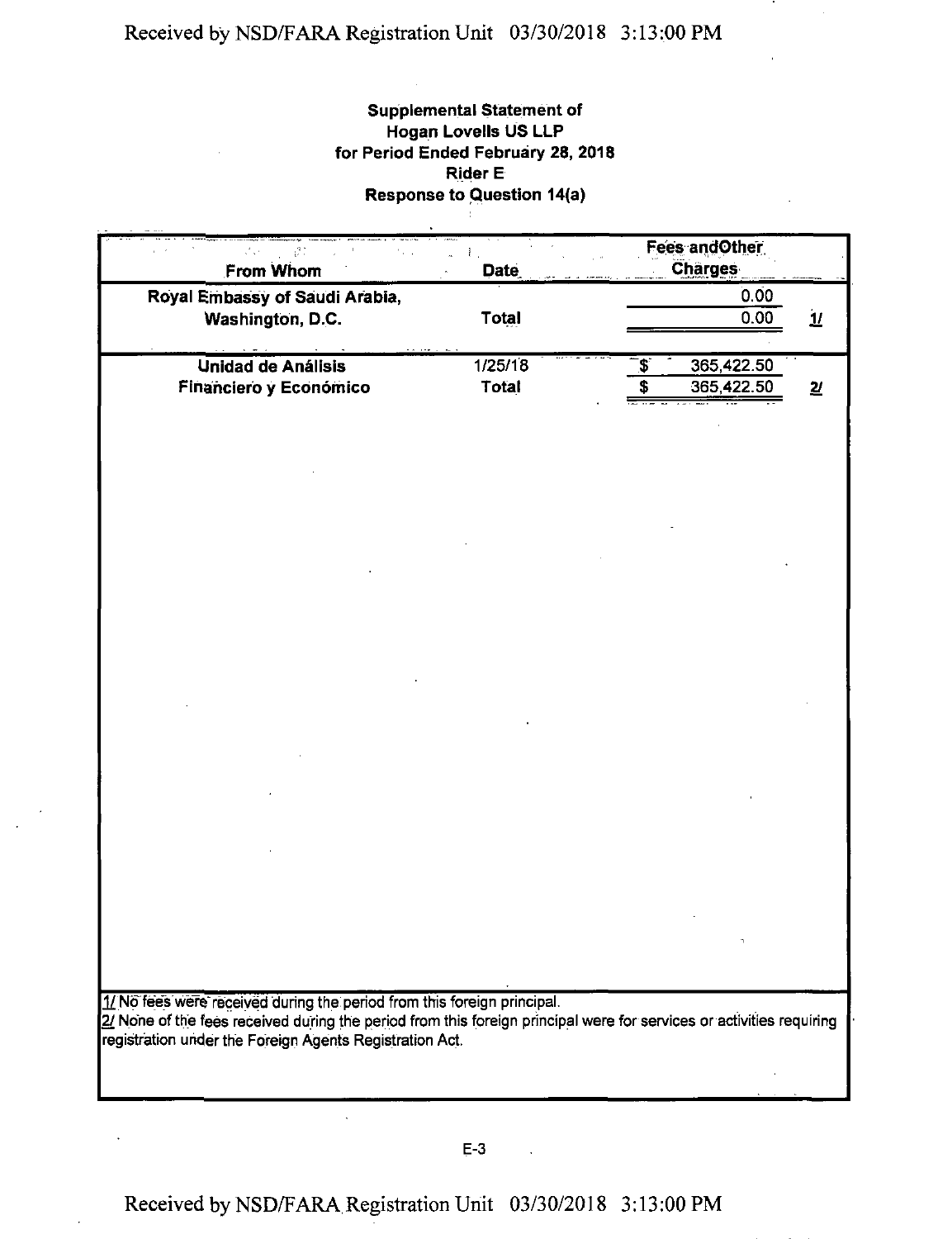### Received by NSD/FARA Registrationarkanistatenden 2:13:00 PM **Hogan Lovells US LLP**

**for Period Ended February 28, 2018**

÷

**RiderF**

**Response to Question 15(a)**  $\ddot{\phantom{a}}$ 

|                                                              |                      | Charges on Behalf of the Embassy of the Hashemite Kingdom of Jordan                                                   |                |               |                          |
|--------------------------------------------------------------|----------------------|-----------------------------------------------------------------------------------------------------------------------|----------------|---------------|--------------------------|
| Date                                                         | From Whom            | <b>Purpose</b>                                                                                                        |                | <b>Amount</b> |                          |
| 09/01/17 - 02/28/18                                          | Hogan Lovells        | Computer Research                                                                                                     |                | 13.90         |                          |
|                                                              |                      | <b>FARA Filing Fee</b>                                                                                                | \$             | 305.00        |                          |
|                                                              |                      | Taxi - Local                                                                                                          | \$             | 115.05        |                          |
|                                                              |                      | <b>Total</b>                                                                                                          | \$             | 433.95        | $\mathbf{\underline{1}}$ |
|                                                              |                      |                                                                                                                       |                |               |                          |
| <b>Charges on Behalf of Georgian Oil and Gas Corporation</b> |                      |                                                                                                                       |                |               |                          |
| <b>Date</b>                                                  | <b>From Whom</b>     | Purpose                                                                                                               | Amount         |               |                          |
| 09/01/17 - 02/28/18                                          | Hogan Lovells        | Car Service/Taxi                                                                                                      | \$             | 46.51         |                          |
|                                                              |                      | Data Storage                                                                                                          | \$             | 12:00         |                          |
|                                                              |                      | Travel                                                                                                                | Ş              | 13,560.37     | $\frac{2l}{3l}$          |
|                                                              |                      | Total                                                                                                                 |                | 13,618.88     |                          |
|                                                              |                      |                                                                                                                       |                |               |                          |
| Date                                                         | <b>From Whom</b>     | Charges on Behalf of the Government of Antigua and Barbuda<br>Purpose                                                 |                | <b>Amount</b> |                          |
| 09/01/17 - 02/28/18                                          | <b>Hogan Lovells</b> | <b>FARA Filing Fee</b>                                                                                                | \$             | 305.00        |                          |
|                                                              |                      | Parking                                                                                                               | \$             | $17.00 -$     |                          |
|                                                              |                      | Postage                                                                                                               | \$             | 3.48          |                          |
|                                                              |                      | Taxi - Local                                                                                                          | \$             | 24.19         |                          |
|                                                              |                      | Total                                                                                                                 |                | 349.67        | $\mathbf{\mathcal{H}}$   |
|                                                              |                      |                                                                                                                       |                |               |                          |
|                                                              |                      |                                                                                                                       |                |               |                          |
|                                                              |                      |                                                                                                                       |                |               |                          |
| Date                                                         | From Whom            | Charges on Behalf of the Government of the Commonwealth of The Bahamas<br><b>Purpose</b>                              |                | <b>Amount</b> |                          |
| 09/01/17 - 02/28/18                                          | Hogan Lovells        | Computer Research                                                                                                     | \$             | 735.48        |                          |
|                                                              |                      | <b>Delivery Services/Messengers</b>                                                                                   | \$             | 92.33         |                          |
|                                                              |                      | <b>FARA Filing Fee</b>                                                                                                | \$             | 305.00        |                          |
|                                                              |                      | Meals                                                                                                                 |                | 110.39        | <u>41</u>                |
|                                                              |                      |                                                                                                                       | \$             | 40.25         |                          |
|                                                              |                      | Shipping<br>Täxi                                                                                                      | \$<br>\$       | 55.36         |                          |
|                                                              |                      | <b>Word Processing</b>                                                                                                | $\overline{z}$ | 293.75        |                          |
|                                                              |                      | <b>Total</b>                                                                                                          |                | 1,632.56      | $\overline{\mathbf{u}}$  |
|                                                              |                      |                                                                                                                       |                |               |                          |
|                                                              |                      |                                                                                                                       |                |               |                          |
|                                                              |                      |                                                                                                                       |                |               |                          |
|                                                              |                      |                                                                                                                       |                |               |                          |
|                                                              |                      |                                                                                                                       |                |               |                          |
|                                                              |                      | 1/ None of these charges were for services or activities requiring registration under the Foreign Agents Registration |                |               |                          |
| Act.                                                         |                      |                                                                                                                       |                |               |                          |
|                                                              |                      | 2/ Travel charges included air travel, ground transportation, parking, lodging, and related costs incurred in         |                |               |                          |
|                                                              |                      | connection with the representation, including conferences and meetings with and on behalf of clients.                 |                |               |                          |
|                                                              |                      | 3/ The majority of these charges were not for services or activities requiring registration under the Foreign Agents  |                |               |                          |
| <b>Registration Act.</b>                                     |                      | 4/ Meal charges did not include any US Government officials or media representatives.                                 |                |               |                          |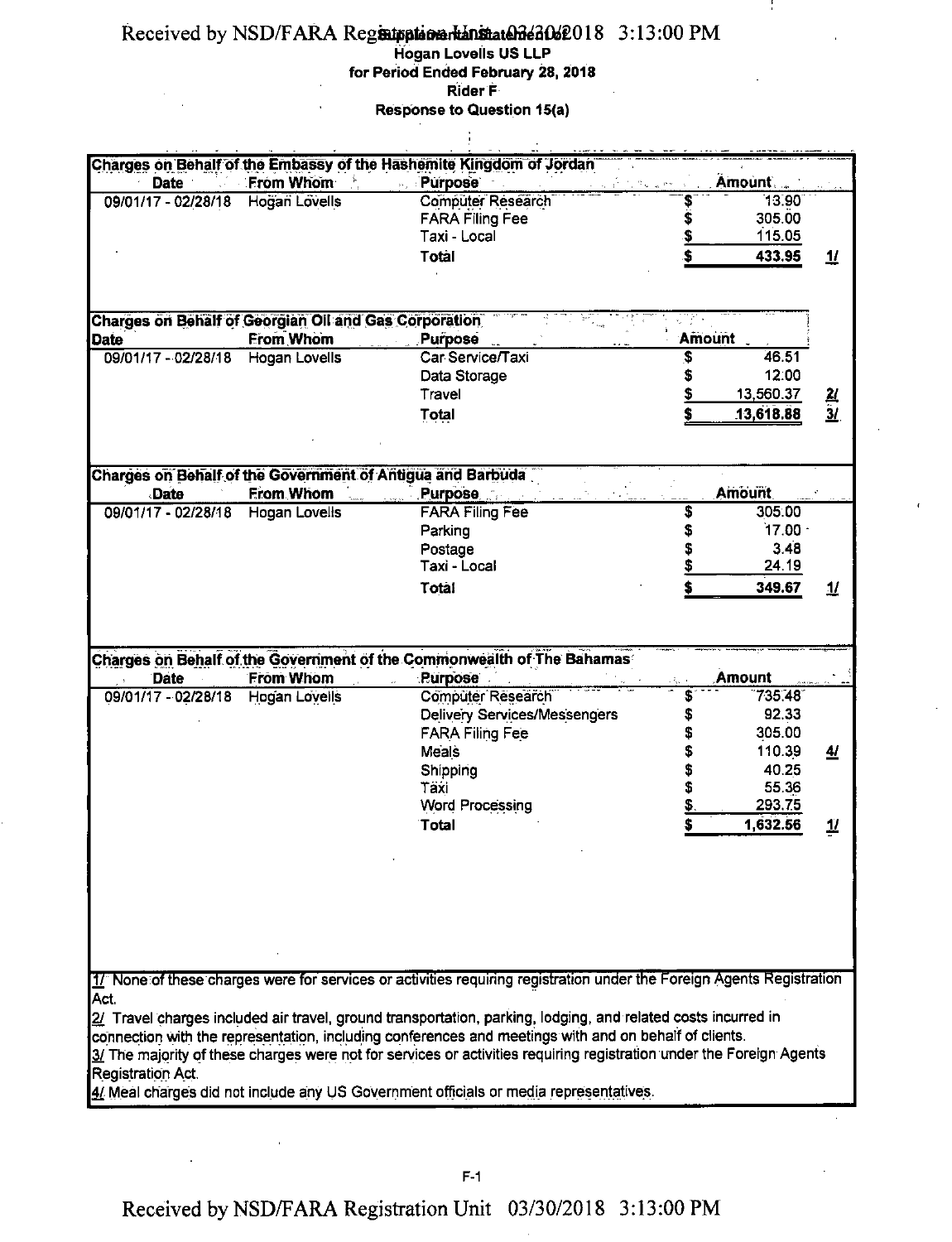#### Received by NSD/FARA Registroiten Hanstaten 6202018 3:13:00 PM **Hogan Lovells US LLP for Period Ended February 28,2018 Rider F Response to Question 15(a)**

| <b>Charges on Behalf of the Government of Japan</b> |                        |                                                                                                               |              |               |                          |
|-----------------------------------------------------|------------------------|---------------------------------------------------------------------------------------------------------------|--------------|---------------|--------------------------|
| Date                                                | From Whom              | Purpose                                                                                                       |              | Amount        |                          |
| 09/01/17 - 02/28/18                                 | <b>Hogan Lovells</b>   | <b>Delivery Services/Messengers</b>                                                                           |              | 15.72         |                          |
|                                                     |                        | Meals                                                                                                         | \$8.89       | 496.28        | <u>11</u>                |
|                                                     |                        | <b>FARA Filing Fee</b>                                                                                        |              | 305.00        |                          |
|                                                     |                        | Parking                                                                                                       | \$           | 20.00         |                          |
|                                                     |                        | Taxi - Local                                                                                                  | \$           | 75.15         |                          |
|                                                     |                        | Total                                                                                                         | \$           | 912.15        |                          |
|                                                     | RSC Services Int'l LLC | Consulting fees and services                                                                                  | \$           | 119,542.50    |                          |
|                                                     |                        | <b>Grand Total</b>                                                                                            |              |               |                          |
|                                                     |                        |                                                                                                               |              | 120,454.65    | $\overline{2l}$          |
|                                                     |                        |                                                                                                               |              |               |                          |
|                                                     |                        | Charges on Behalf of the Government of the Bolivarian Republic of Venezuela                                   |              |               |                          |
| Date ·                                              | <b>From Whom</b>       | <b>Purpose</b>                                                                                                |              | <b>Amount</b> |                          |
| 09/01/17 - 02/28/18                                 | <b>Hogan Lovells</b>   | Computer Research                                                                                             |              | 1,578.54      |                          |
|                                                     |                        | Data Storage                                                                                                  | \$\$\$\$\$\$ | 23.00         |                          |
|                                                     |                        | <b>FARA Filing Fee</b>                                                                                        |              | 305.00        |                          |
|                                                     |                        | Miscellaneous                                                                                                 |              | 5.00          |                          |
|                                                     |                        |                                                                                                               |              |               |                          |
|                                                     |                        | Printing                                                                                                      |              | 115.60        |                          |
|                                                     |                        | Taxi                                                                                                          | \$           | 19.59         |                          |
|                                                     |                        | Total                                                                                                         | \$           | 2,046.73      | $\overline{\mathbf{3}l}$ |
|                                                     |                        |                                                                                                               |              |               |                          |
|                                                     |                        | Charges on Behalf of the Royal Embassy of Saudi Arabia, Washington, D.C.                                      |              |               |                          |
| <b>Date</b>                                         | From Whom              | <b>Purpose</b>                                                                                                |              | Amount        |                          |
| 09/01/17 - 02/28/18                                 | <b>Hogan Lovells</b>   | <b>Computer Research</b>                                                                                      | \$           | 103.13        |                          |
|                                                     |                        | Car service/taxi                                                                                              | \$           | 172.91        |                          |
|                                                     |                        | <b>Delivery Services/Messengers</b>                                                                           |              | 15.29         |                          |
|                                                     |                        | <b>FARA filing fee</b>                                                                                        |              | 305.00        |                          |
|                                                     |                        | Parking                                                                                                       | \$           | 40.00         |                          |
|                                                     |                        | Meals                                                                                                         |              | 154.39        | $\mathbf{\underline{1}}$ |
|                                                     |                        |                                                                                                               |              |               |                          |
|                                                     |                        | <b>Miscellaneous</b>                                                                                          |              | 8.20          |                          |
|                                                     |                        | Telephone/communications                                                                                      |              | 64.33         |                          |
|                                                     |                        | Travel                                                                                                        |              | .6,150.23     | $\overline{\mathcal{H}}$ |
|                                                     |                        | <b>Total Hogan Lovells</b>                                                                                    |              | 7,013.48      | $\overline{\mathbf{z}}$  |
|                                                     |                        |                                                                                                               |              |               |                          |
|                                                     |                        |                                                                                                               |              |               |                          |
|                                                     |                        |                                                                                                               |              |               |                          |
|                                                     |                        |                                                                                                               |              |               |                          |
|                                                     |                        |                                                                                                               |              |               |                          |
|                                                     |                        |                                                                                                               |              |               |                          |
|                                                     |                        |                                                                                                               |              |               |                          |
|                                                     |                        |                                                                                                               |              |               |                          |
|                                                     |                        |                                                                                                               |              |               |                          |
|                                                     |                        |                                                                                                               |              |               |                          |
|                                                     |                        |                                                                                                               |              |               |                          |
|                                                     |                        | 1/ Meal charges did not include any US Government officials or media representatives.                         |              |               |                          |
|                                                     |                        | $2/$ The majority of these charges were for services or activities requiring registration under the FARA.     |              |               |                          |
|                                                     |                        | 3/ The majority of these charges were not for services or activities requiring registration under the FARA.   |              |               |                          |
|                                                     |                        | 4/ Travel charges included air travel, ground transportation, parking, lodging, and related costs incurred in |              |               |                          |
|                                                     |                        | connection with the representation, including conferences and meetings with and on behalf of clients.         |              |               |                          |
|                                                     |                        |                                                                                                               |              |               |                          |
|                                                     |                        |                                                                                                               |              |               |                          |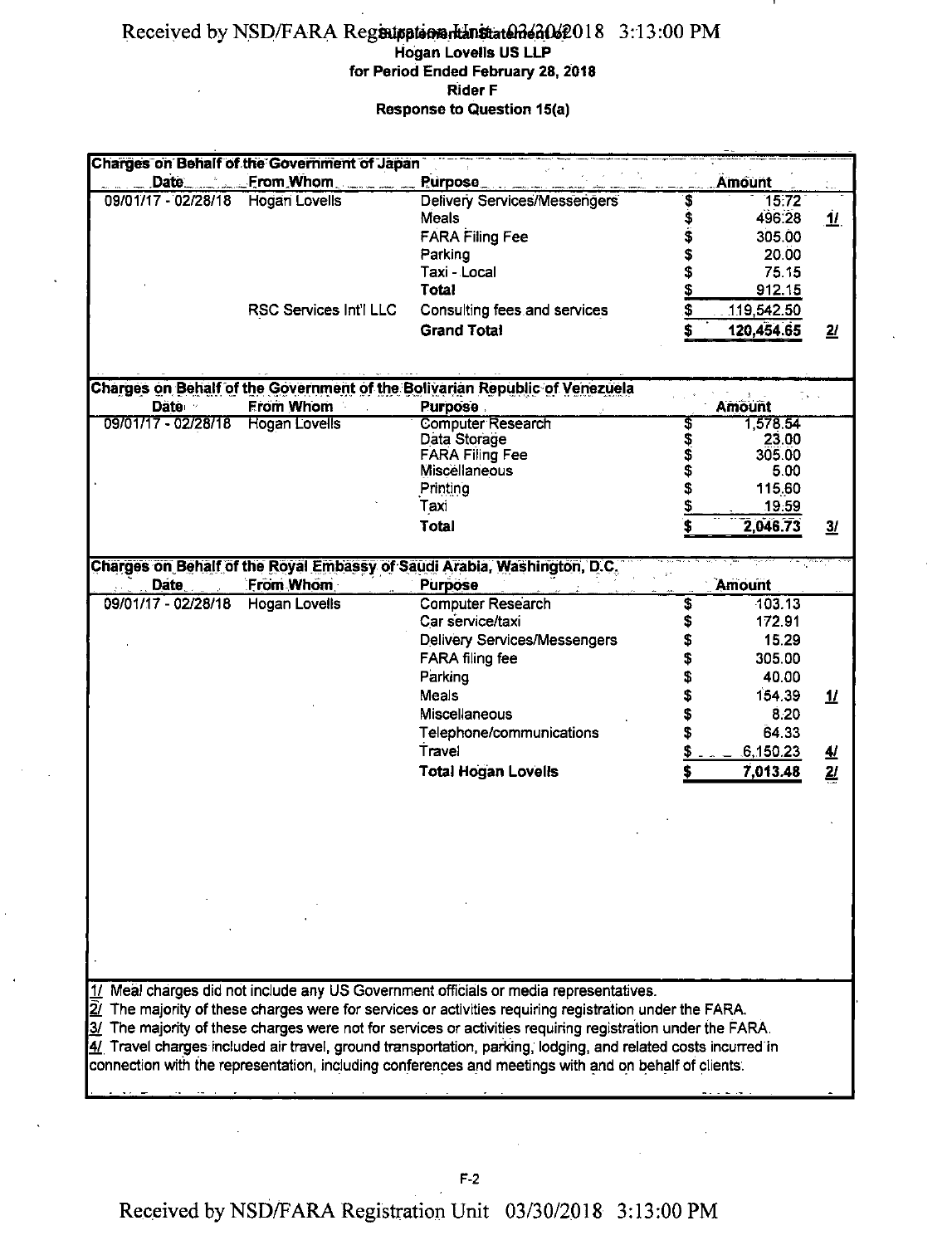## Received by NSD/FARA Registration than states 3.13:00 PM

 $\mathbf{I}$ 

**Hogan Lovells US LLP for Period Ended February 28,2018 Rider F**  $\mathcal{L}$ **, Response to Question 15(a)**

|                       | Charges on Behalf of Unidad de Análisis Financiero y Económico |                                                                                                               |               |                  |                         |
|-----------------------|----------------------------------------------------------------|---------------------------------------------------------------------------------------------------------------|---------------|------------------|-------------------------|
| Date                  | From Whom                                                      | Purpose                                                                                                       | <b>Amount</b> |                  |                         |
| $09/01/17 - 02/28/18$ | Hogan Lovells                                                  | Car Service/Taxi<br>Copies/Printing                                                                           | \$<br>\$      | 137 93<br>74.00  |                         |
|                       |                                                                | <b>Delivery Services/Messengers</b><br><b>FARA Filing Fee</b>                                                 |               | 142.96<br>305.00 |                         |
|                       |                                                                | Meals                                                                                                         |               | 198.15           | $\overline{\mathbf{u}}$ |
|                       |                                                                | Miscellaneous                                                                                                 |               | 70.58            | $\epsilon$              |
|                       |                                                                | Telephone/Communications                                                                                      |               | 355.13           |                         |
|                       |                                                                | Travel                                                                                                        | $\frac{5}{5}$ | 8,446.45         | $\frac{2I}{3I}$         |
|                       |                                                                | Total                                                                                                         |               | 9,730.20         |                         |
|                       |                                                                |                                                                                                               |               |                  |                         |
|                       |                                                                |                                                                                                               |               |                  |                         |
|                       |                                                                |                                                                                                               |               |                  |                         |
|                       |                                                                |                                                                                                               |               |                  |                         |
|                       |                                                                |                                                                                                               |               |                  |                         |
|                       |                                                                |                                                                                                               |               |                  |                         |
|                       |                                                                |                                                                                                               |               |                  |                         |
|                       |                                                                |                                                                                                               |               |                  |                         |
|                       |                                                                |                                                                                                               |               |                  |                         |
|                       |                                                                |                                                                                                               |               |                  |                         |
|                       |                                                                |                                                                                                               |               |                  |                         |
|                       |                                                                |                                                                                                               |               |                  |                         |
|                       |                                                                |                                                                                                               |               |                  |                         |
|                       |                                                                |                                                                                                               |               |                  |                         |
|                       |                                                                |                                                                                                               |               |                  |                         |
|                       |                                                                |                                                                                                               |               |                  |                         |
|                       |                                                                |                                                                                                               |               |                  |                         |
|                       |                                                                |                                                                                                               |               |                  |                         |
|                       |                                                                |                                                                                                               |               |                  |                         |
|                       |                                                                |                                                                                                               |               |                  |                         |
|                       |                                                                |                                                                                                               |               |                  |                         |
|                       |                                                                |                                                                                                               |               |                  |                         |
|                       |                                                                |                                                                                                               |               |                  |                         |
|                       |                                                                |                                                                                                               |               |                  |                         |
|                       |                                                                |                                                                                                               |               |                  |                         |
|                       |                                                                |                                                                                                               |               |                  |                         |
|                       |                                                                |                                                                                                               |               |                  |                         |
|                       |                                                                |                                                                                                               |               |                  |                         |
|                       |                                                                |                                                                                                               |               |                  |                         |
|                       |                                                                | 1/ Meal charges did not include any US Government officials or media representatives.                         |               |                  |                         |
|                       |                                                                | 2/ Travel charges included air travel, ground transportation, parking, lodging, and related costs incurred in |               |                  |                         |
|                       |                                                                | connection with the representation, including conferences and meetings with and on behalf of clients.         |               |                  |                         |
|                       |                                                                | 3/ None of these charges were for services or activities requiring registration under the FARA.               |               |                  |                         |
|                       |                                                                |                                                                                                               |               |                  |                         |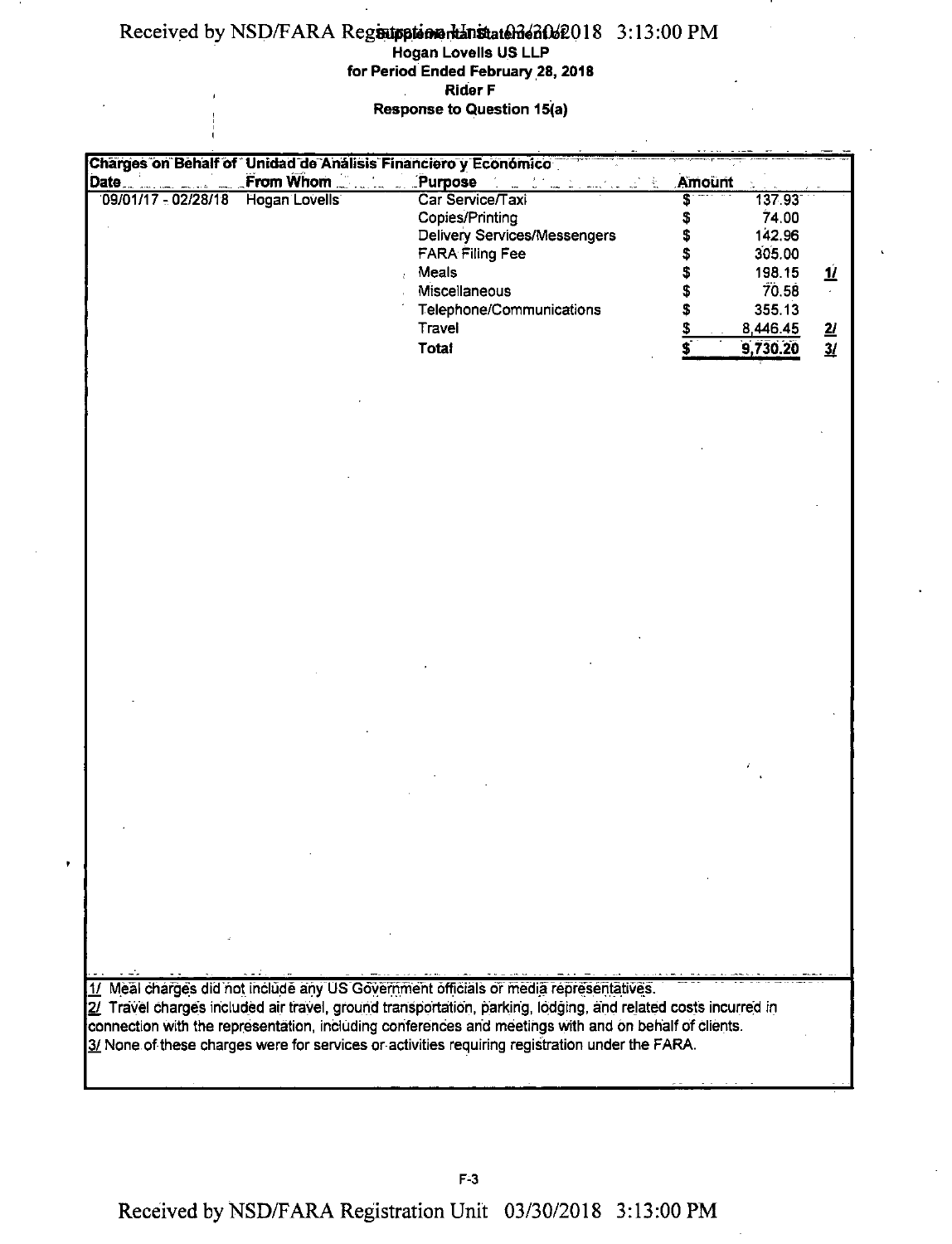#### **Supplemental Statement of Hogan Lovells US LLP for Period Ended February 28, 2018**

#### **Rider G**

#### **Response to Question 15(c)**

Individuals who have filed Short-Form Registration Statements in connection with Hogan Lovells US LLP's registration under the Foreign Agents Registration Act of 1938 made the following political contributions during this reporting period:

| <b>Date</b> | Amount                                                                                                           | Political<br>Organization/Candidate                     | <b>Location of Event</b> |  |
|-------------|------------------------------------------------------------------------------------------------------------------|---------------------------------------------------------|--------------------------|--|
| 11/10/17    | \$500                                                                                                            | Friends of Erik Paulsen (US<br>Congress, MN)            | Minnetonka MN            |  |
| 12/05/17    | \$100                                                                                                            | Doug Jones for Senate (AL)                              | N/A                      |  |
| 12/21/17    | \$2,000<br>("In kind" contribution in<br>the form of food and wine<br>at a dinner in honor of<br>Senator Warner) | Friends of Mark Warner (US<br>Senate, VA)               | Washington, DC           |  |
| 12/29/17    | \$200                                                                                                            | <b>Friends of Michael Grimm</b><br>(Congress, NY)       | N/A                      |  |
| 01/29/18    | \$25                                                                                                             | Jared Polis for Colorado<br>(Governor)                  | Washington, DC           |  |
| 02/15/18    | \$50                                                                                                             | <b>Underwood for Congress</b><br>(Lauren Underwood, IL) | Washington, DC           |  |
| 02/23/18    | \$250                                                                                                            | Liz Watson for Congress (IN)                            | N/A                      |  |
| 02/23/18    | \$250                                                                                                            | Everytown for Gun Safety<br><b>Action Fund</b>          | N/A                      |  |
| 02/27/18    | \$250                                                                                                            | Katie Porter for Congress (CA)                          | N/A                      |  |
| 02/27/18    | \$2,000                                                                                                          | Friends of Susan Turnbull (MD,<br>Lt. Governor)         | N/A                      |  |

\\DC • 087686/000100 - 8652741 v6

Received by NSD/FARA Registration Unit 03/30/2018 3:13:00 PM

G-1